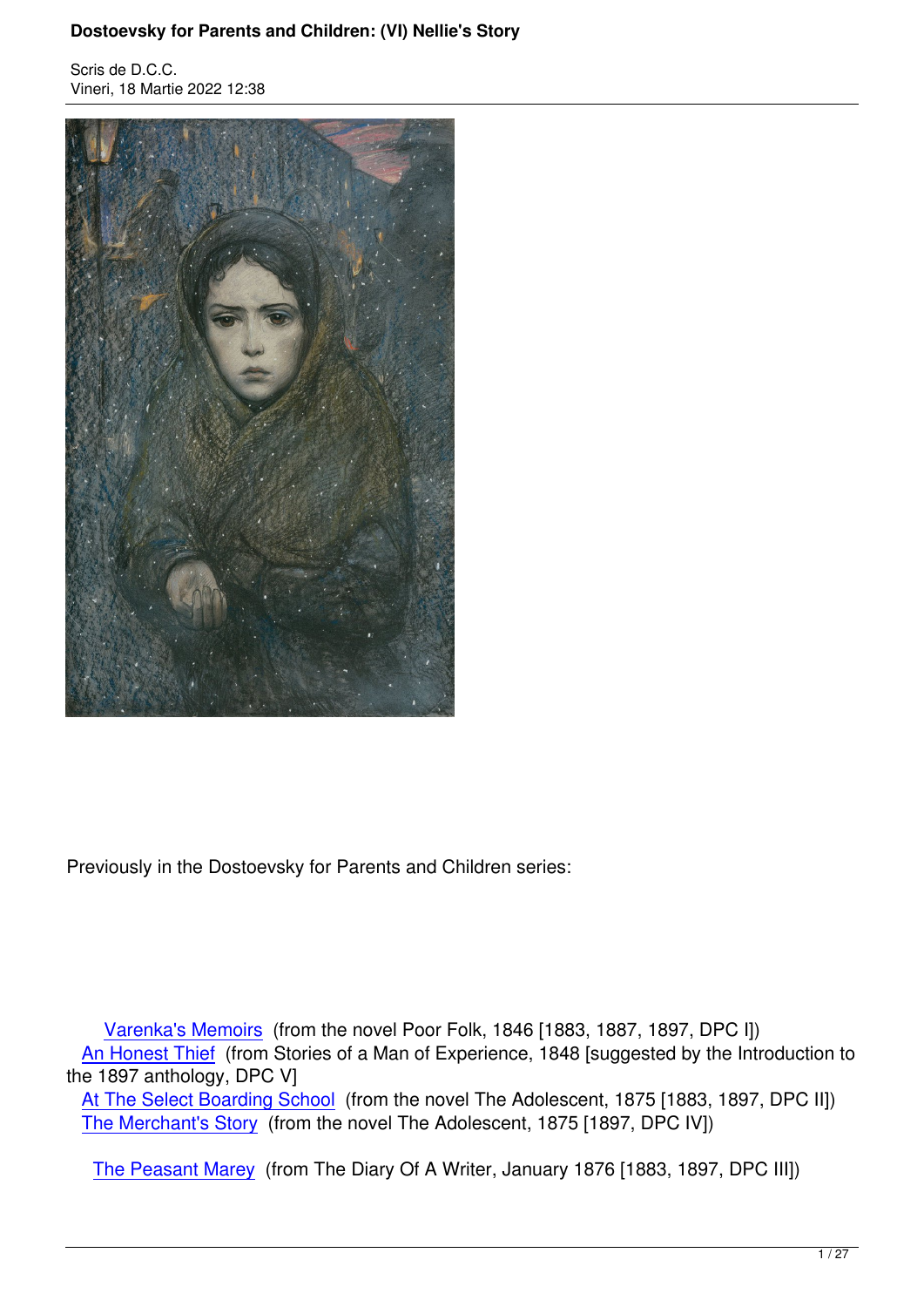{In square brackets we indicate the original Anna Grigorievna Dostoevskaya anthologies in which each story appeared, followed by its order of posting in the present Dostoevsky for Parents and Children (DPC) collection. Thus [1883, 1897, DPC II] means the story appeared in the first (1883) and third (1897), but not in the second (1887) Anna Dostoevskaya anthology, and was the second in this series of postings. Please find here our brief introduction to the original Dostoevsky for Children anthologies, and to this English online version.}

## ---//---

 "Nelly is the most poetic of the child images created by Dostoevsky, leaving behind the group of boys in The Brothers Karamazov." (V.V. Rozanov)

 "[O]bjections were raised by one critic against the title [The Insulted and Injured] because it had led him to expect a genuine social novel. In fact, as he rightly points out, the characters behave in such a bizarre fashion that most of their difficulties are caused by their own blindness and folly; the intrigues of Prince Valkovsky [a darkly presaging embodiment of 'rational egoism' pushed to an extreme], on closer inspection, play only an accessory part in their dilemmas." (Joseph Frank)

 Whether we can completely agree with Rozanov's assessment or not, the "inner" story of little Nelly is a deep mystery of tragedy and hope, hardly matched anywhere else in Dostoevsky's prose. Tragedy, because the child's most dearly loved ones (her prematurely lost mother, followed by her protector and essentially only friend) fail at critical times to steep her in the ways of selfless love. Hope, because at the few passing junctures when, for a moment, she is looked at, so to speak, "as if through the eyes of Peasant Marey", she responds well... (Dostoevsky seems able at times to look at all of his characters even as if through the eyes of St. Isaac the Syrian, to take one of his later hints, but do we "catch" his glances?)

 In today's story, her friend and protector Vanya (Ivan Petrovich) asks the much tried orphan Nelly, then fourteen, to do something noble, but to her very painful, and even physically dangerous to her fragile constitution. Vanya asks Nelly to share with his lifelong friends, the Ikhmanevs (especially Nikolay Sergeyitch, the loving but naively idealistic, and therefore proud and unforgiving father of Natasha, his equally naive and Romantic "prodigal daughter") the similar but sad-ending story of her own grandfather and mother, so that the Ikhmenevs may not repeat all their mistakes. Indeed, at the cost of Nellie's doing so, the Ikhmenevs are blessed with a redeeming measure of self-knowledge, forgiveness, and self-forgiveness, something that Nellie's family has lacked (also see the novel's last chapter and Epiloque.)

 Now, the sense of reconciliation and overflowing love all around her that ensued, would probably have healed Nellie's own ailments as w[ell, had this b](https://archive.ph/taSgh)een [a Dickens](https://archive.ph/pSfBX) story. It could, in any case, have healed her soul, as her friend and protector, Vanya, might have hoped, had he only inspired in her a selfless act of "outgoing love" (Frank.) Notice, in passing, that the age was not one of "stay home, keep safe" ethics. (Compare with the principles on which his Imperial Highness Alexei, heir to the Russian Throne was raised, according to his swiss tutor, Pierre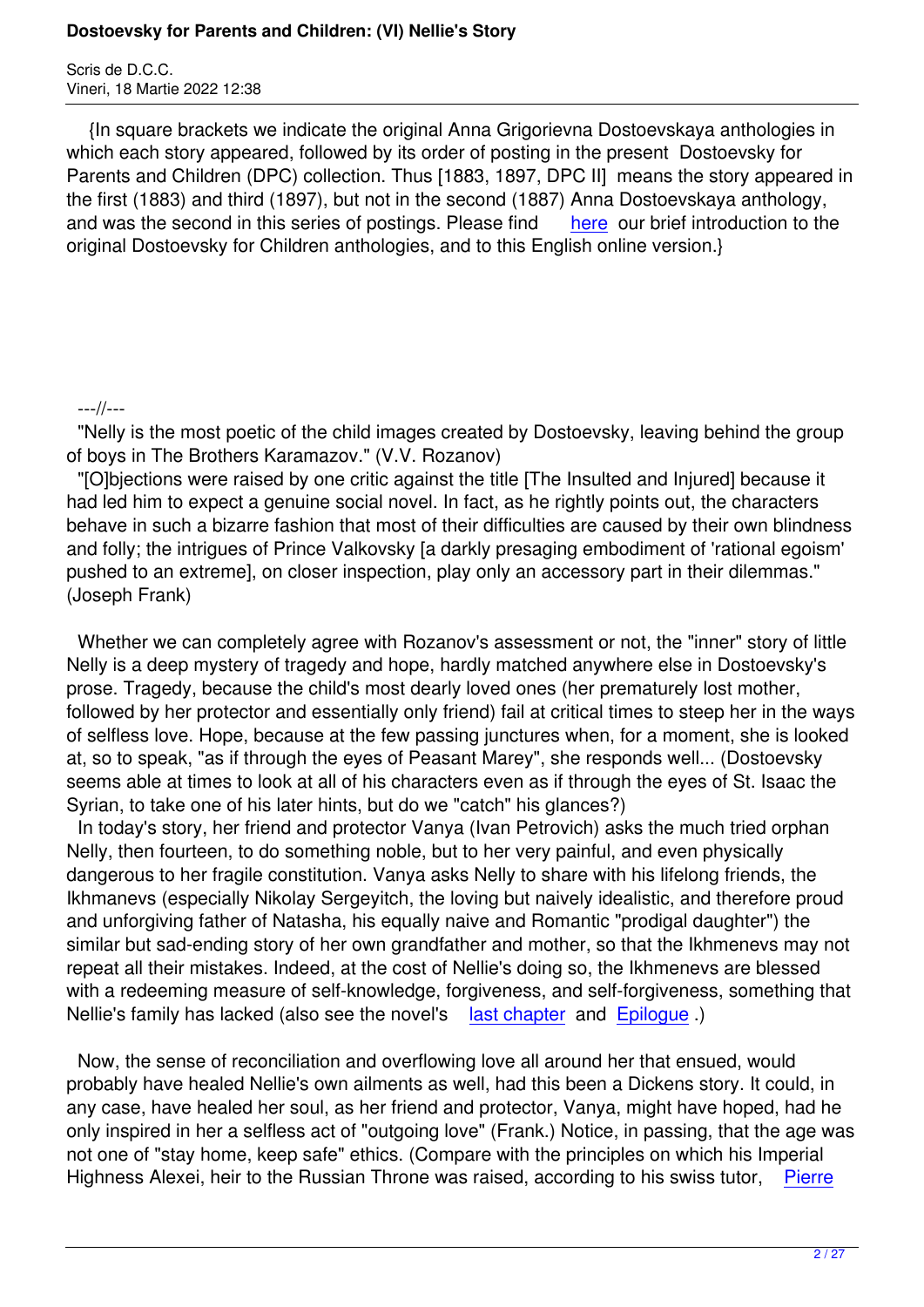# er <mark>Gilliard</mark> and the second state of the second state of the second state of the second state  $\mathcal{C}$

when it came to it, his Imperial parents' "love itself gave them the strength to let him [a permanently endangered hemophiliac] run the risk of an accident which might prove fatal rather [than see](https://archive.ph/yjbEE#selection-131.1-143.640) him grow up a man without strength of character or moral fibre.")

 But Nellie's telling of her story also connotes a return to an inherited "egoism of suffering" (Dostoevsky): 'They are cruel and wicked, and this is what I bid you: remain poor, work, and ask for alms, and if anyone comes after you say "I won't go with you!" That's what mother said to me when she was ill, and I want to obey her all my life, ...and I'll work and be a servant all my life, and I've come to you, too, to work and be a servant. I don't want to be like a daughter.' Thereafter she remains a bed-ridden child, endearing to all, but who will nevertheless - in Vanya's words - die "unreconciled", during Easter week. Consumed by her inner plight, perhaps more than by outer disease. Why?

 What was her inner plight? In the somewhat crude words of another character: 'from the very beginning [Nellie's Romantic mother] dreamed of something like a heaven upon earth, of angels; her love was boundless, her faith was limitless, and I'm convinced that she went mad afterwards, not because he [Valkovsky, Nellie's father] got tired of her and cast her off, but because she was deceived in him... Do you realize what an insult it was? In her horror and, above all, her pride, she drew back from him with infinite contempt. She broke all ties, tore up her papers, spat upon his money, forgetting that it was not her money, but her father's, refused it as so much dirt in order to crush her seducer by her spiritual grandeur, to look upon him having robbed her, and to have the right to despise him all her life. And [she] said to Nellie on her deathbed, "Don't go to him; work, perish, but don't go to him, whoever may try to take you." So that even then she was dreaming that she would be sought out, and so would be able once more to avenge herself by crushing the seeker with her contempt. In short, she fed on evil dreams instead of bread.'

 Joseph Frank sums up: 'The proud and hence egoistic reaction of such frustrated Romantics leads to a masochistic intensification of their own misery and a certain sadism with regard to others... Among all the "insulted and injured," Nellie has the most right to claim such a designation; and she has acquired a savage pride and a mistrust of humanity initially encouraged by her mother's fierce intransigence.' Seen in this light, Nellie's "inner" story is, perhaps, a call for the same kind of repentant and redemptive tears, from the same kind of Dostoevskyan and spiritual perspective, as the "outer" mother-child tragedy unforgettably described and analyzed by I.M. Andreev here .

 But, why does Nelly fall back on her mother's fierce intransigence, rather than grow in Vanya's ways of selflessness? At least in part, it was Vanya's own lapse: one of indelicacy to her youthful feelings. A half unselfconscious "fi[rst lo](https://archive.ph/a77ym#selection-307.0-307.23)ve" for him had developed in her fragile soul, a feeling that was one with all that he stood for in her eyes. And he had been cautioned. As he had been about her girlish, but painfully irrepressible, jealousy on Natasha, whom Vanya unconditionally loved, without being loved in return. It is for "her rival's" sake that he suddenly prompts Nellie to risk her life and go through the trial of telling her heart wrenching story to the Ikhmenevs. She does so, and achieves his purpose. But was not there a lack of gentlemanly sensitivity for her most delicate feelings, that "shatters her ideal", breaks her heart, and makes her fall back on her mother's egoism of suffering?

 Now, Nellie's mother and Vanya (largely an embodiment of the author's younger Schillerian persona, and a literary presaging of both Prince Myshkin, "the Idiot", and of the Underground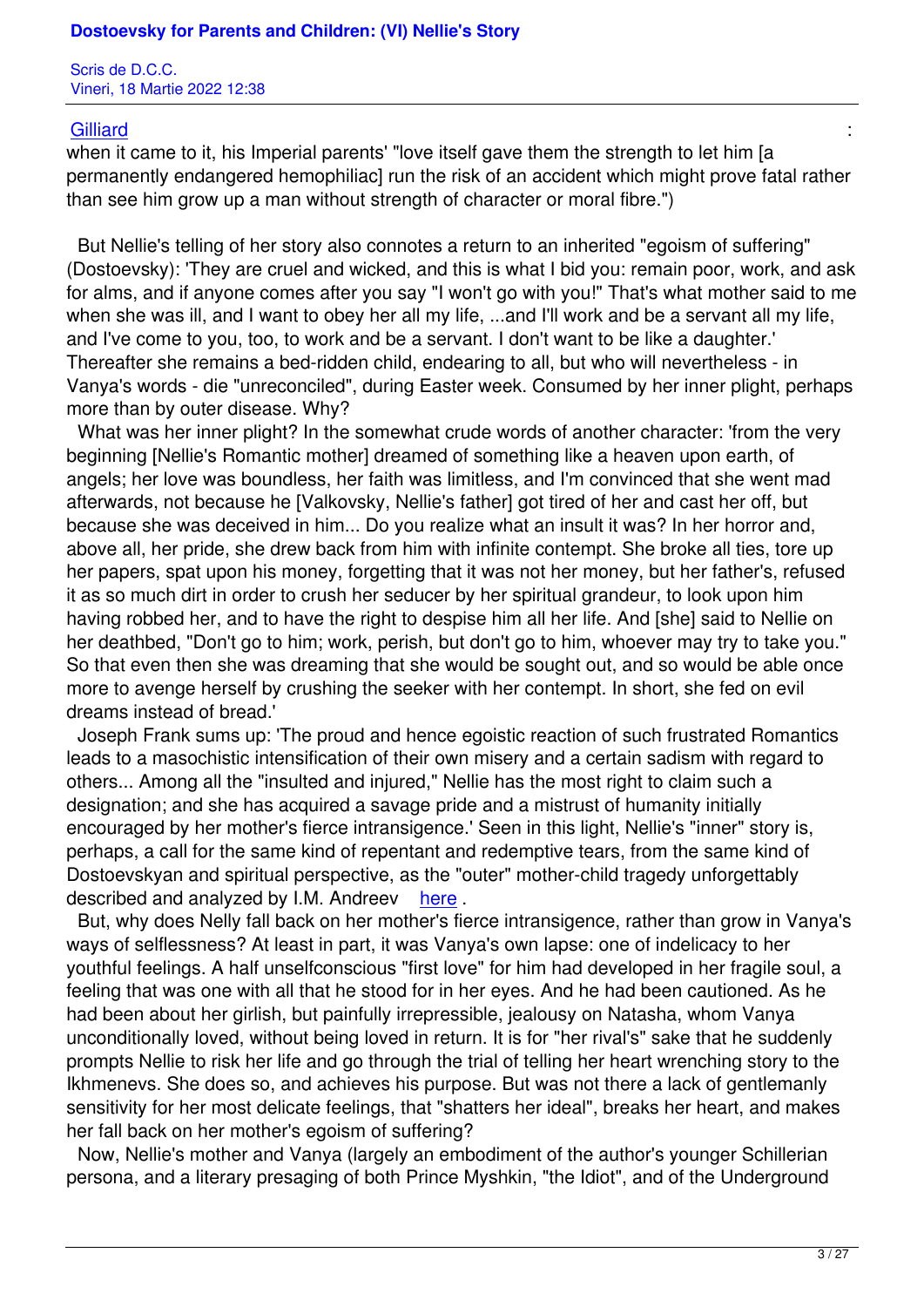Man, depending on the angle we look from) have their own stories and circumstances. Last but not least, as Met. Anthony Khrapovitsky might note, Romantic and egotistic deceptions are but secular images and likenesses of a proud Western God, one of offense and satisfactory atonement, as opposed to the God of humility and co-suffering love. And while everyone, even early teens, have a measure of choice, God only knows how much and how they used it, in each case (cf. Abba Dorotheos on judgment, etc.)

 We leave the last word on Nellie's soul to Dostoevsky. Alexandra Semyonovna is in some ways a " Marey and Sofia Andreevna -type" character:

 'Nellie liked [Alexandra Semyonovna] very much. They took to each other like two sisters, and I fancy that in many things Alexandra Semyonovna was as much of a baby as Nellie. She used to tell the [child st](index.php/dostoievski/718-dostoevsky-for-parents-and-children-iii-the-peasant-marey.html)ories [and amuse her, a](index.php/dostoievski/717-dostoevsky-for-parents-and-children-ii-at-the-select-boarding-school.html)nd Nellie often missed her when she had gone home. Her first appearance surprised my invalid, but she quickly guessed why the uninvited visitor had come, and as usual frowned and became silent and ungracious.

'"Why did she come to see us?" asked Nellie, with an air of displeasure after Alexandra Semyonovna had gone away.

'"To help you Nellie, and to look after you."

'"Why? What for? I've never done anything like that for her."

'"Kind people don't wait for that, Nellie. They like to help people who need it, without that. That's enough, Nellie; there are lots of kind people in the world. It's only your misfortune that you haven't met them and didn't meet them when you needed them."

'Nellie did not speak. I walked away from her. But a quarter of an hour later she called me to her in a weak voice, asked for something to drink, and all at once warmly embraced me and for a long while would not let go of me. Next day, when Alexandra Semyonovna appeared, she welcomed her with a joyful smile, though she still seemed for some reason shamefaced with her.'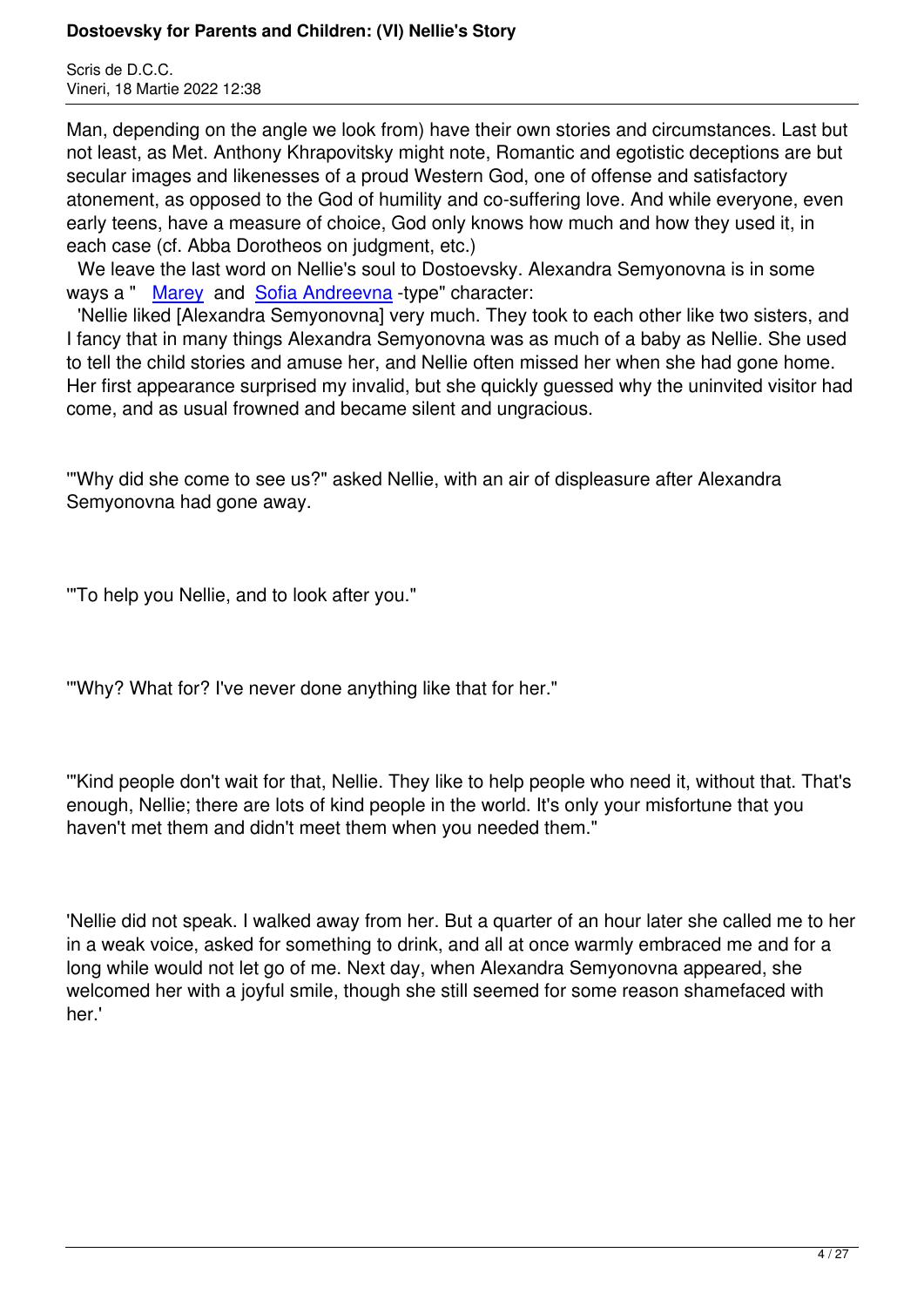\*\*\*

F.M. Dostoevsky

Nellie's Story

(from The Insulted and Injured, 1861; Constance Garnett transl., 1914; Russian original here.)

Nellie was sitting in a corner, depressed and uneasy, and she looked at me strangely. I must have looked strange myself.

I took her hand, sat down on the sofa, took her on my knee, and kissed her warmly. She flushed.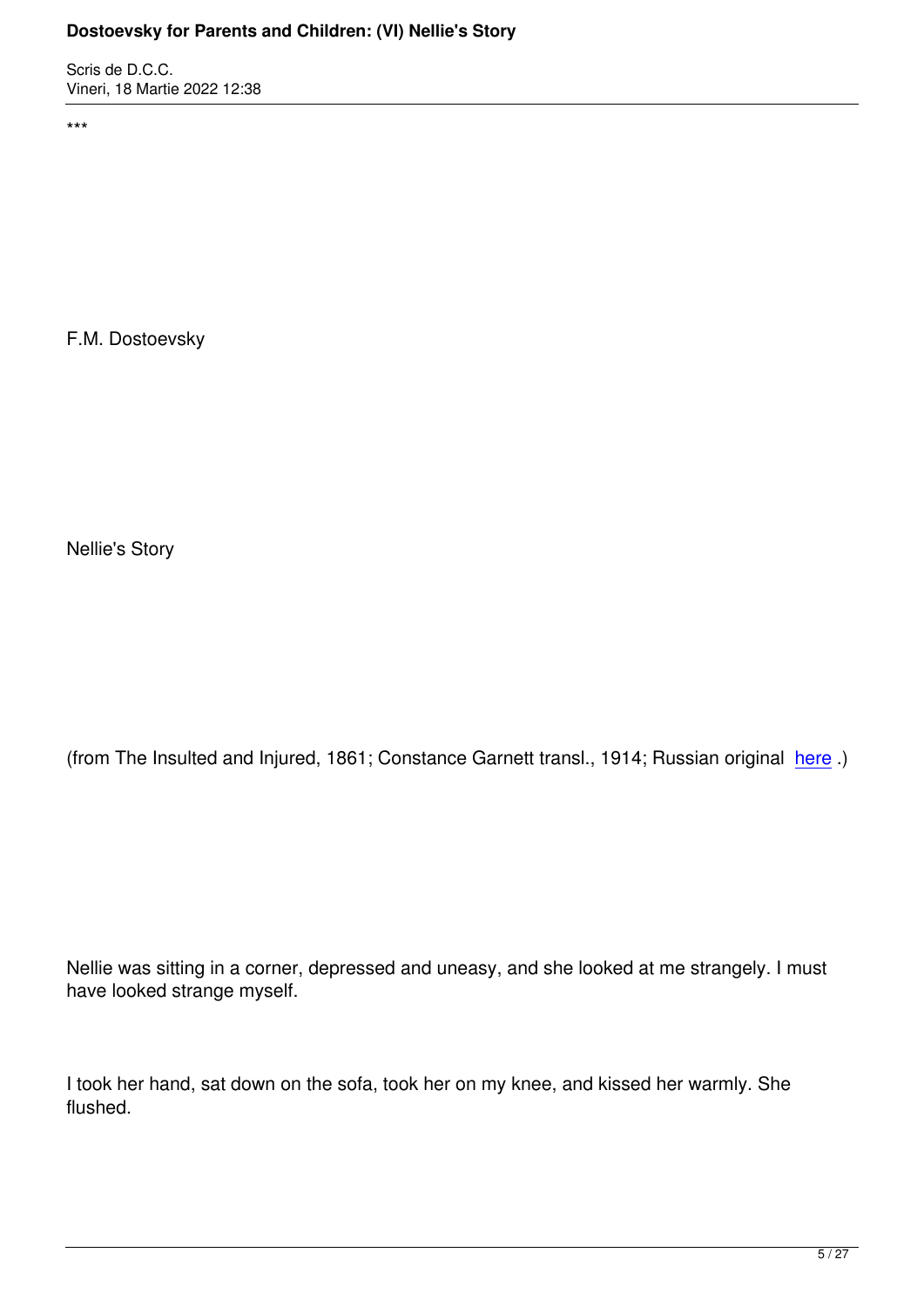Scris de D.C.C. Vineri, 18 Martie 2022 12:38

"Nellie, my angel!" I said to her, "would you like to be our salvation? Would you like to save us all?"

She looked at me in amazement.

"Nellie, you are my one hope now! There is a father, you've seen him and know him. He has cursed his daughter, and he came yesterday to ask you to take his daughter's place. Now she, Natasha (and you said you loved her), has been abandoned by the man she loved, for whose sake she left her father. He's the son of that prince who came, do you remember one evening, to see me, and found you alone, and you ran away from him and were ill afterwards ... you know him, don't you? He's a wicked man!"

"I know," said Nellie, trembling and turning pale.

"Yes, he's a wicked man. He hates Natasha because his son Alyosha wanted to marry her. Alyosha went away today, and an hour later his father went to Natasha and insulted her, and threatened to put her in a penitentiary, and laughed at her. Do you understand me, Nellie?"

Her black eyes flashed, but she dropped them at once.

"I understand," she whispered, hardly audibly.

"Now Natasha is alone, ill. I've left her with our doctor while I ran to you myself. Listen, Nellie, let us go to Natasha's father. You don't like him, you didn't want to go to him. But now let us go together. We'll go in and I'll tell them that you want to stay with them now and to take the place of their daughter Natasha. Her father is ill now, because he has cursed Natasha, and because Alyosha's father sent him a deadly insult the other day. He won't hear of his daughter now, but he loves her, he loves her, Nellie, and wants to make peace with her. I know that. I know all that! That is so. Do you hear, Nellie?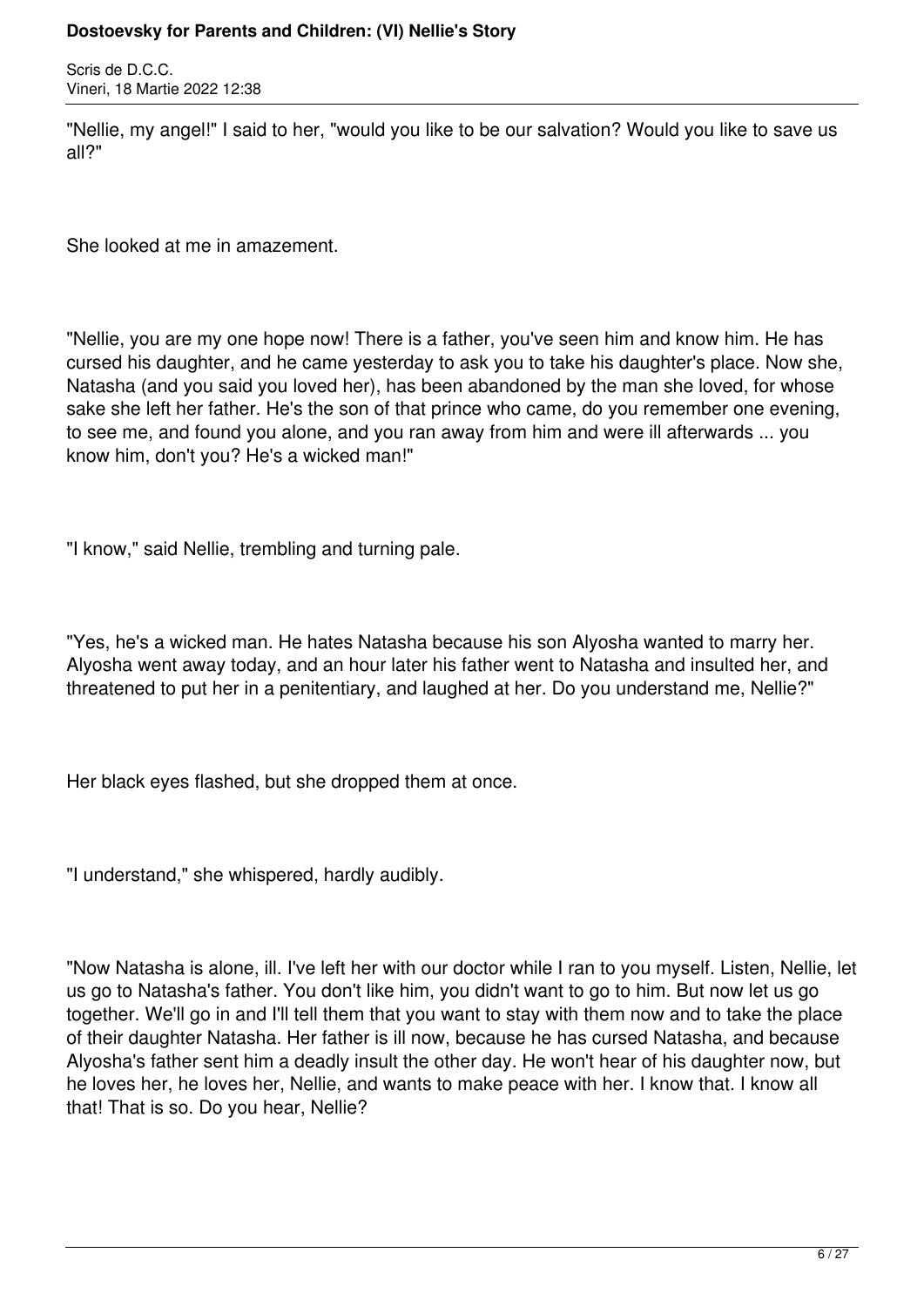Scris de D.C.C. Vineri, 18 Martie 2022 12:38

"I hear," she said in the same whisper.

I spoke to her with my tears flowing. She looked timidly at me.

"Do you believe it?"

"Yes."

"So I'll go in with you, I'll take you in and they'll receive you, make much of you and begin to question you. Then I'll turn the conversation so that they will question you about your past life; about your mother and your grandfather. Tell them, Nellie, everything, just as you told it to me. Tell them simply, and don't keep anything back. Tell them how your mother was abandoned by a wicked man, how she died in a cellar at Mme. Bubnov's, how your mother and you used to go about the streets begging, what she said, and what she asked you to do when she was dying... Tell them at the same time about your grandfather, how he wouldn't forgive your mother, and how she sent you to him just before her death how she died. Tell them everything, everything! And when you tell them all that, the old man will feel it all, in his heart, too. You see, he knows Alyosha has left her today and she is left insulted and injured, alone and helpless, with no one to protect her from the insults of her enemy. He knows all that . . . Nellie, save Natasha! Will you go?"

"Yes." she answered, drawing a painful breath, and she looked at me with a strange, prolonged gaze. There was something like reproach in that gaze, and I felt it in my heart.

But I could not give up my idea. I had too much faith in it.

I took Nellie by the arm and we went out. It was past two o'clock in the afternoon. A storm was coming on. For some time past the weather had been hot and stifling, but now we heard in the distance the first rumble of early spring thunder. The wind swept through the dusty streets.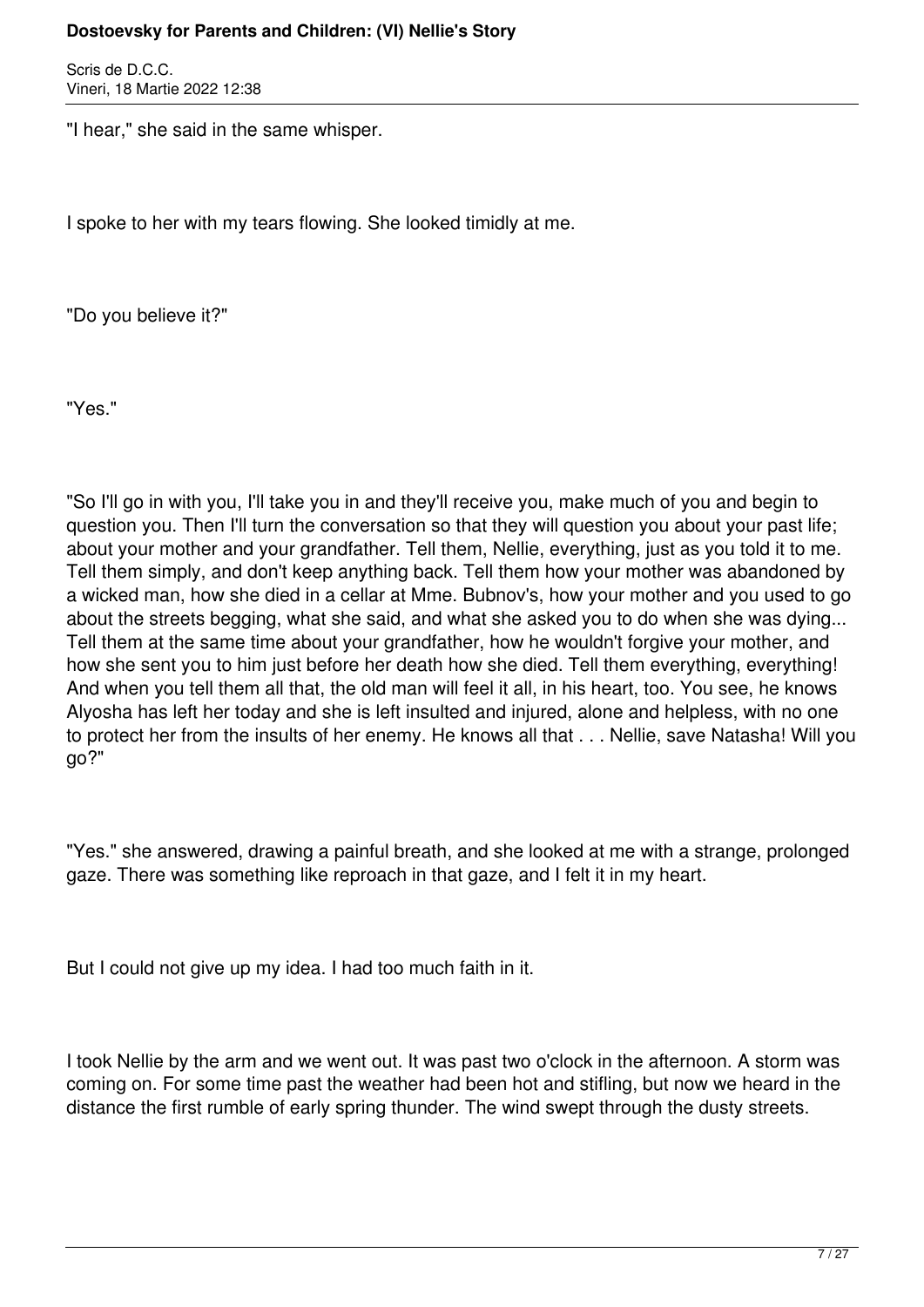Scris de D.C.C. Vineri, 18 Martie 2022 12:38

We got into a droshky. Nellie did not utter a word all the way, she only looked at me from time to time with the same strange and enigmatic eyes. Her bosom was heaving, and, holding her on the droshky, I felt against my hand the thumping of her little heart, which seemed as though it would leap out of her body.

The way seemed endless to me. At last we arrived and I went in to my old friends with a sinking at my heart. I did not know what my leave-taking would be like, but I knew that at all costs I must not leave their house without having won forgiveness and reconciliation.

It was by now past three. My old friends were, as usual, sitting alone. Nikolay Sergeyitch was unnerved and ill, and lay pale and exhausted, half reclining in his comfortable easy-chair, with his head tied up in a kerchief. Anna Andreyevna was sitting beside him, from time to time moistening his forehead with vinegar, and continually peeping into his face with a questioning and commiserating expression, which seemed to worry and even annoy the old man. He was obstinately silent, and she dared not be the first to speak. Our sudden arrival surprised them both. Anna Andreyevna, for some reason, took fright at once on seeing me with Nellie, and for the first minute looked at us as though she suddenly felt guilty.

"You see, I've brought you my Nellie," I said, going in.

She has made up her mind, and now she has come to you of her own accord. Receive her and love her. . . ."

The old man looked at me suspiciously, and from his eyes alone one could divine that he knew all, that is that Natasha was now alone, deserted, abandoned, and by now perhaps insulted. He was very anxious to learn the meaning of our arrival, and he looked inquiringly at both of us. Nellie was trembling, and tightly squeezing my hand in hers she kept her eyes on the ground and only from time to time stole frightened glances about her like a little wild creature in a snare. But Anna Andreyevna soon recovered herself and grasped the situation. She positively pounced on Nellie, kissed her, petted her, even cried over her, and tenderly made her sit beside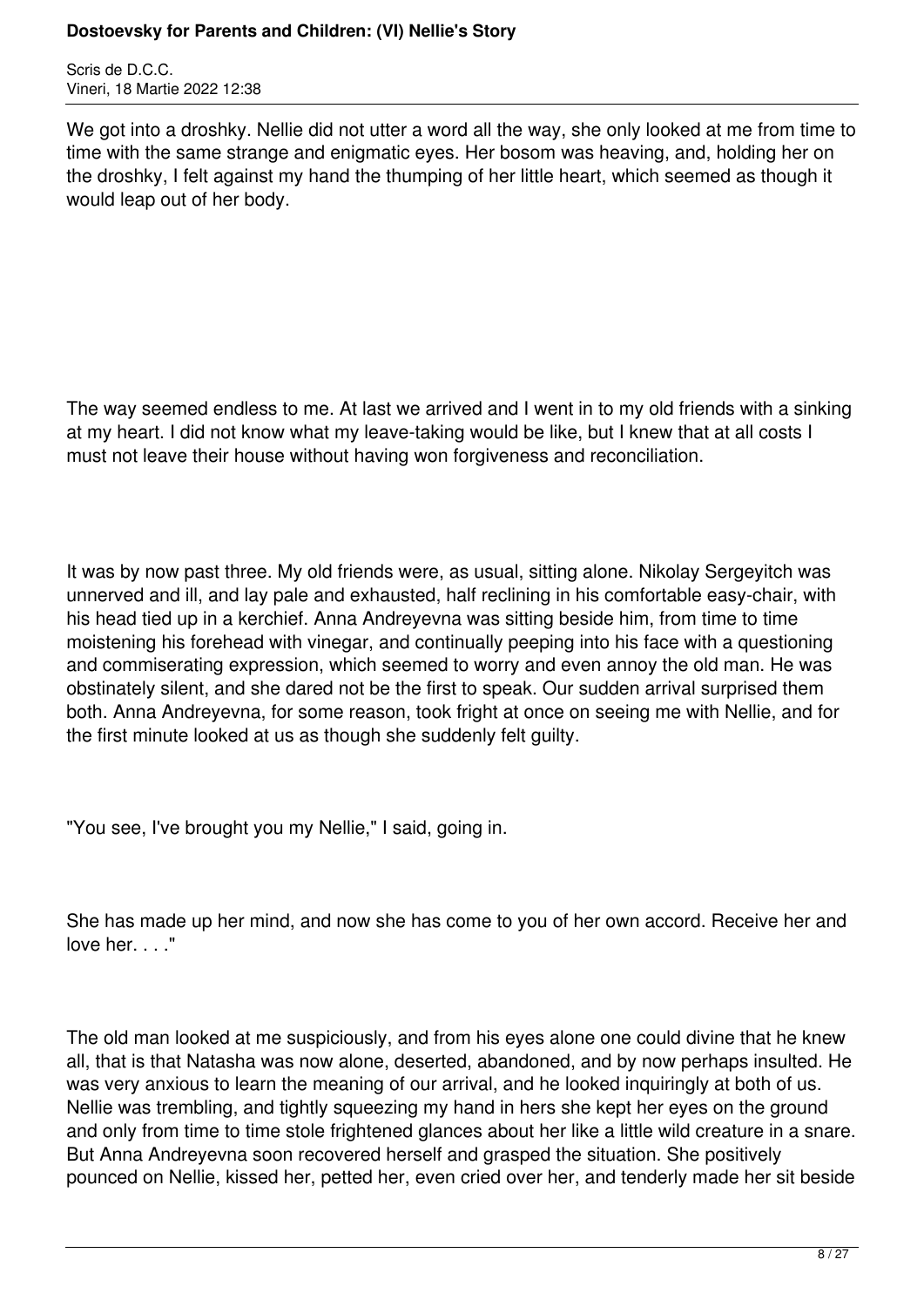Scris de D.C.C. Vineri, 18 Martie 2022 12:38

her, keeping the child's hand in hers. Nellie looked at her askance with curiosity and a sort of wonder. But after fondling Nellie and making her sit beside her, the old lady did not know what to do next and began looking at me with naive expectation. The old man frowned, almost suspecting why I had brought Nellie. Seeing that I was noticing his fretful expression and frowning brows, he put his hand to his head and said:

"My head aches, Vanya."

All this time we sat without speaking. I was considering how to begin. It was twilight in the room, a black storm-cloud was coming over the sky, and there came again a rumble of thunder in the distance.

"We're getting thunder early this spring," said the old man. But I remember in '37 there were thunderstorms even earlier." Anna Andreyevna sighed.

"Shall we have the samovar?" she asked timidly, but no one answered, and she turned to Nellie again.

"What is your name, my darling?" she asked.

Nellie uttered her name in a faint voice, and her head drooped lower than ever. The old man looked at her intently.

"The same as Elena, isn't it?" Anna Andreyevna went on with more animation.

"Yes," answered Nellie.

And again a moment of silence followed.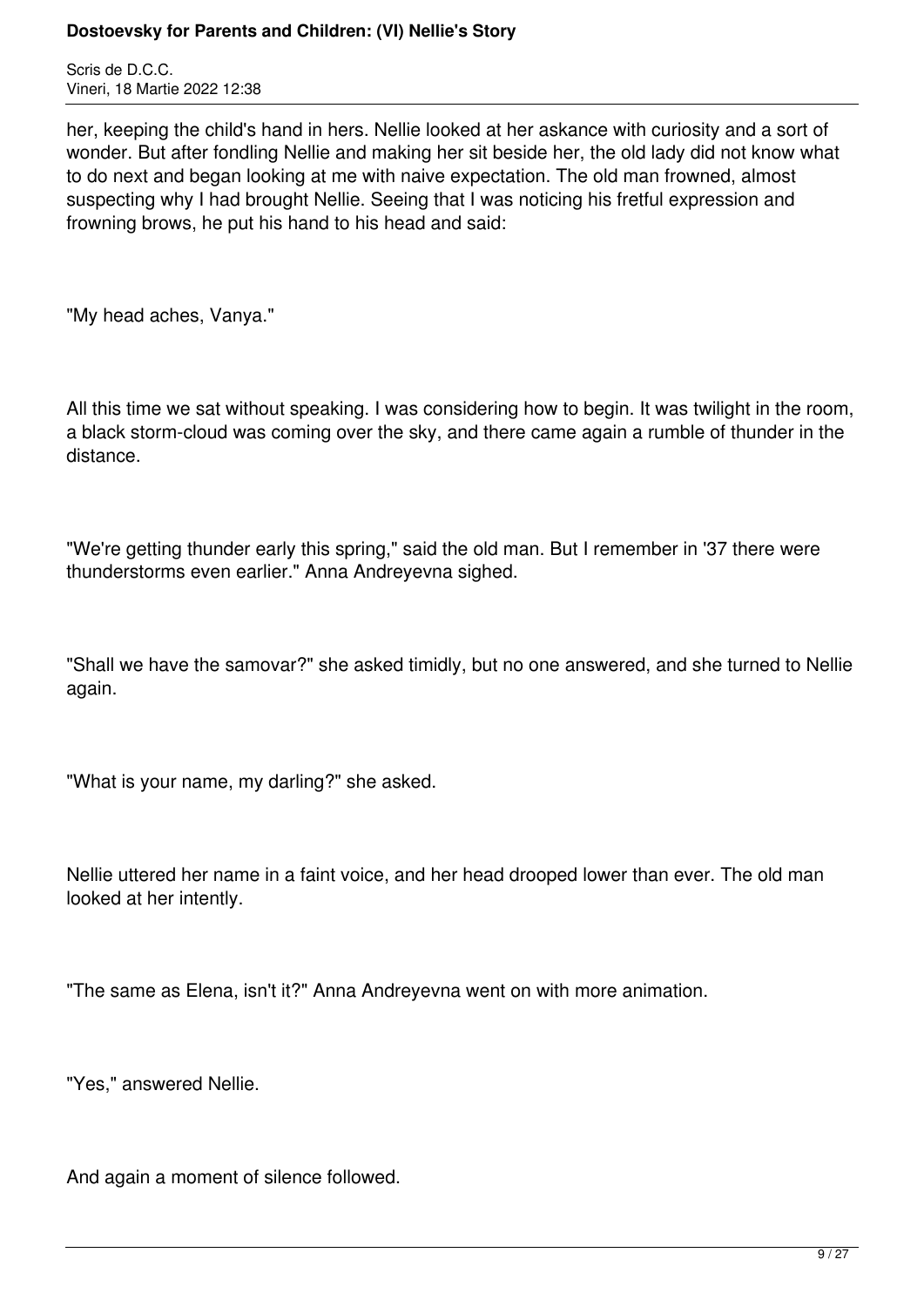Scris de D.C.C. Vineri, 18 Martie 2022 12:38

"Praskovya Andreyevna's sister had a niece whose name was Elena; and she used to be called Nellie, too, I remember." observed Nikolay Sergeyitch.

"And have you no relations, my darling, neither father nor mother?" Anna Andreyevna asked again.

"No," Nellie jerked out in a timid whisper.

"I'd heard so, I'd heard so. Is it long since your mother died?"

"No, not long."

"Poor darling, poor little orphan," Anna Andreyevna went on, looking at her compassionately.

The old man was impatiently drumming on the table with his fingers.

"Your mother was a foreigner, wasn't she? You told me so, didn't you, Ivan Petrovitch?" the old lady persisted timidly.

Nellie stole a glance at me out of her black eyes, as though begging me to help her. She was breathing in hard, irregular gasps.

"Her mother was the daughter of an Englishman and a Russian woman; so she was more a Russian, Anna Andreyevna. Nellie was born abroad."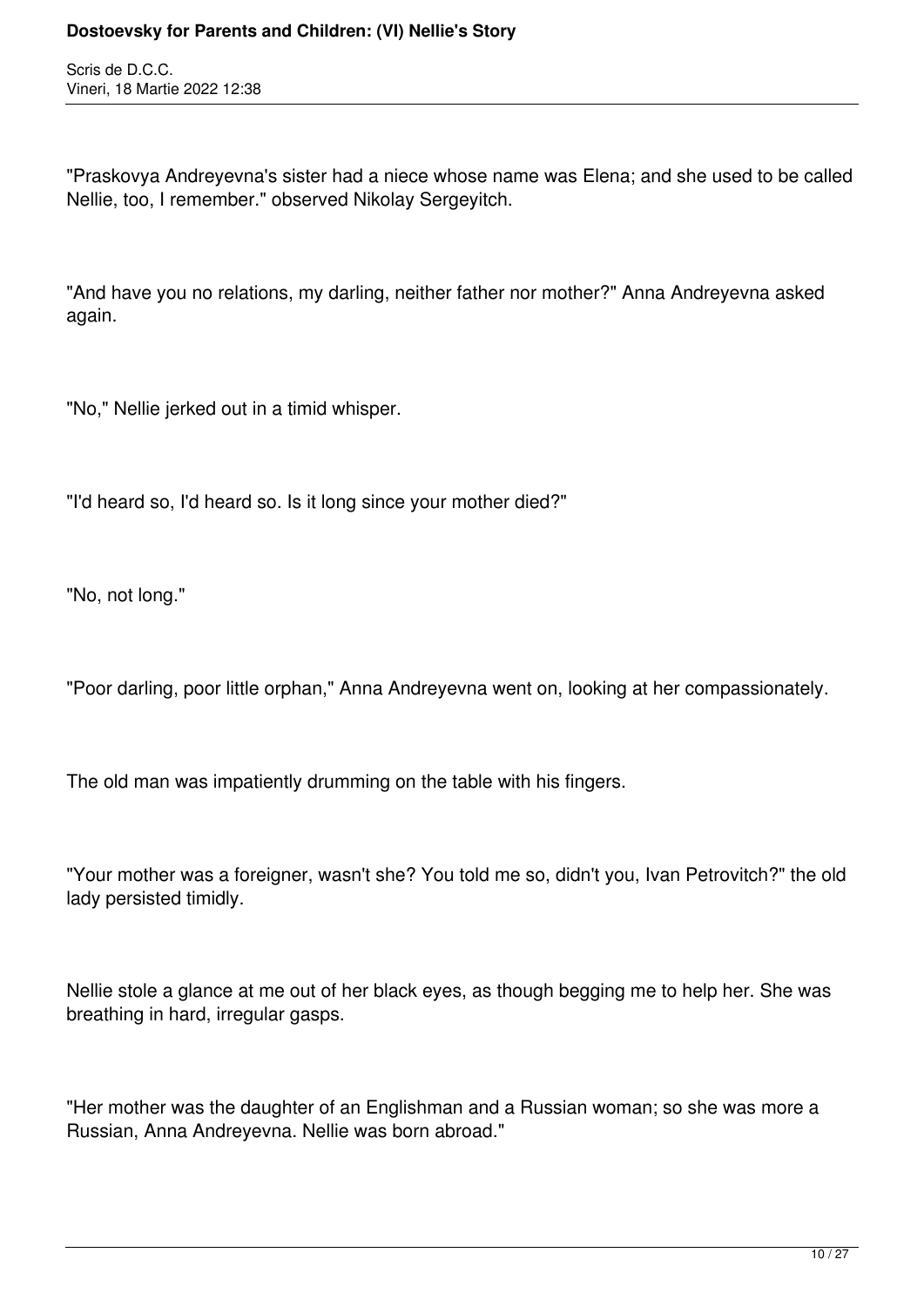Scris de D.C.C. Vineri, 18 Martie 2022 12:38

"Why, did her mother go to live abroad when she was married?"

Nellie suddenly flushed crimson. My old friend guessed at once, that she had blundered, and trembled under a wrathful glance from her husband. He looked at her severely and turned away to the window.

"Her mother was deceived by a base, bad man," he brought out suddenly, addressing Anna Andreyevna. "She left her father on his account, and gave her father's money into her lover's keeping; and he got it from her by a trick, took her abroad, robbed and deserted her. A good friend remained true to her and helped her up to the time of his death. And when he died she came, two years ago, back to Russia, to her father. Wasn't that what you told us, Vanya?" he asked me abruptly.

Nellie got up in great agitation, and tried to move towards the door.

"Come here, Nellie," said the old man, holding out his hand to her at last. "Sit here, sit beside me, here, sit down."

He bent down, kissed her and began softly stroking her head.

Nellie was quivering all over, but she controlled herself. Anna Andreyevna with emotion and joyful hope saw how her Nikolay Sergeyitch was at last beginning to take to the orphan.

"I know, Nellie, that a wicked man, a wicked, unprincipled man ruined your mother, but I know, too, that she loved and honoured her father," the old man, still stroking Nellie's head, brought out with some excitement, unable to resist throwing down this challenge to us.

A faint flush suffused his pale cheeks, but he tried not to look at us.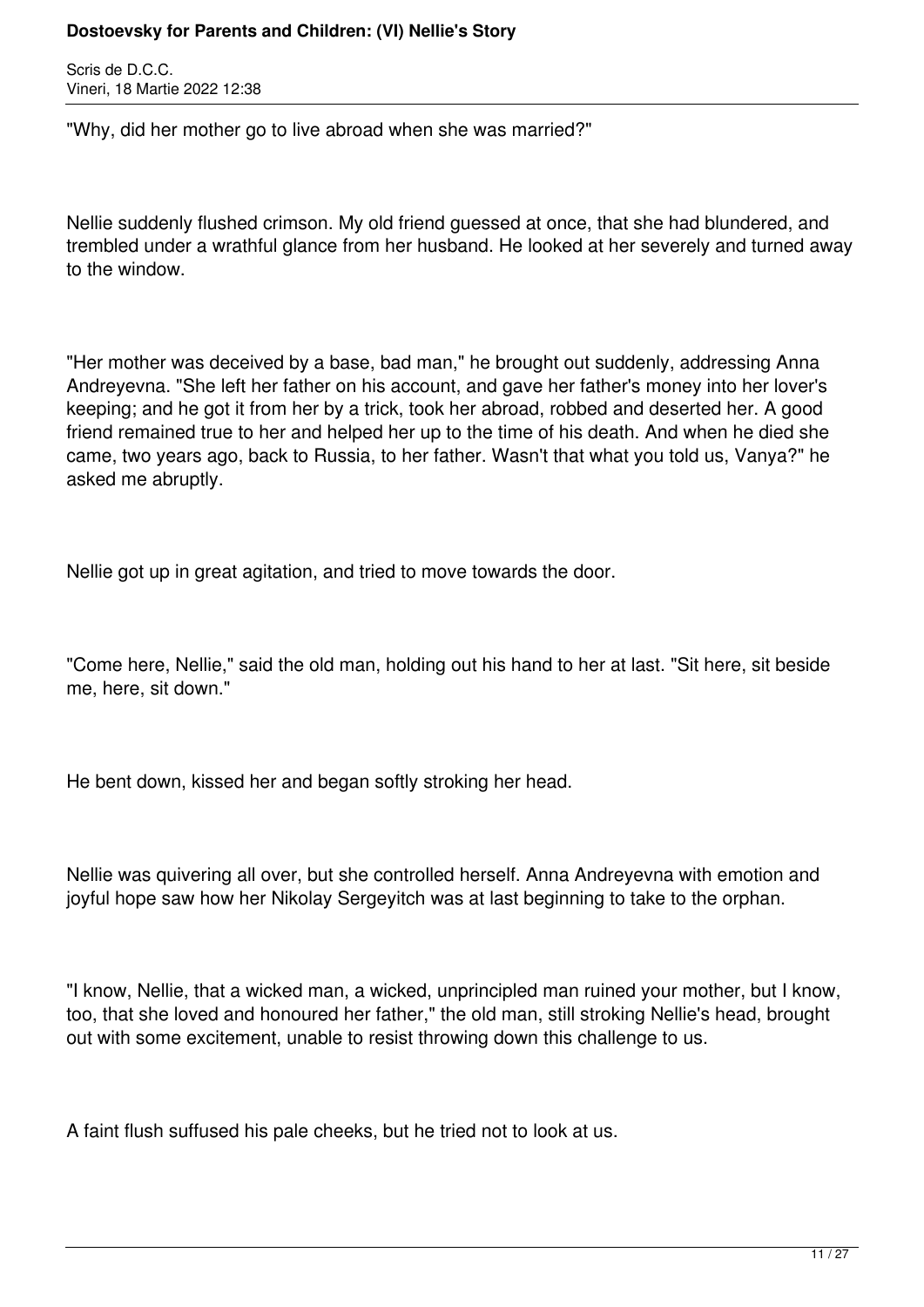Scris de D.C.C. Vineri, 18 Martie 2022 12:38

"Mother loved grandfather better than he loved her," Nellie asserted timidly but firmly. She, too, tried to avoid looking at anyone.

"How do you know?" the old man asked sharply, as impulsive as a child, though he seemed ashamed of his impatience.

"I know," Nellie answered jerkily. "He would not receive mother, and ... turned her away. . . ."

I saw that Nikolay Sergeyitch was on the point of saying something, making some reply such as that the father had good reason not to receive her, but he glanced at us and was silent.

"Why, where were you living when your grandfather wouldn't receive you?" asked Anna Andreyevna, who showed a sudden obstinacy and desire to continue the conversation on that subject.

"When we arrived we were a long while looking for grandfather," answered Nellie; "but we couldn't find him anyhow. Mother told me then that grandfather had once been very rich, and meant to build a factory, but that now he was very poor because the man that mother went away with had taken all grandfather's money from her and wouldn't give it back. She told me that herself."

"Hm!" responded the old man.

"And she told me, too," Nellie went on, growing more and more earnest, and seeming anxious to answer Nikolay Sergeyitch, though she addressed Anna Andreyevna, "she told me that grandfather was very angry with her, and that she had behaved very wrongly to him; and that she had no one in the whole world but grandfather. And when she told me this she cried. 'He will never forgive me,' she said when first we arrived, but perhaps he will see you and love you, and for your sake he will forgive me,' Mother was very fond of me, and she always used to kiss me when she said this, and she was very much afraid of going to grandfather. She taught me to pray for grandfather, she used to pray herself, and she told me a great deal of how she used to live in old days with grandfather, and how grandfather used to love her above everything. She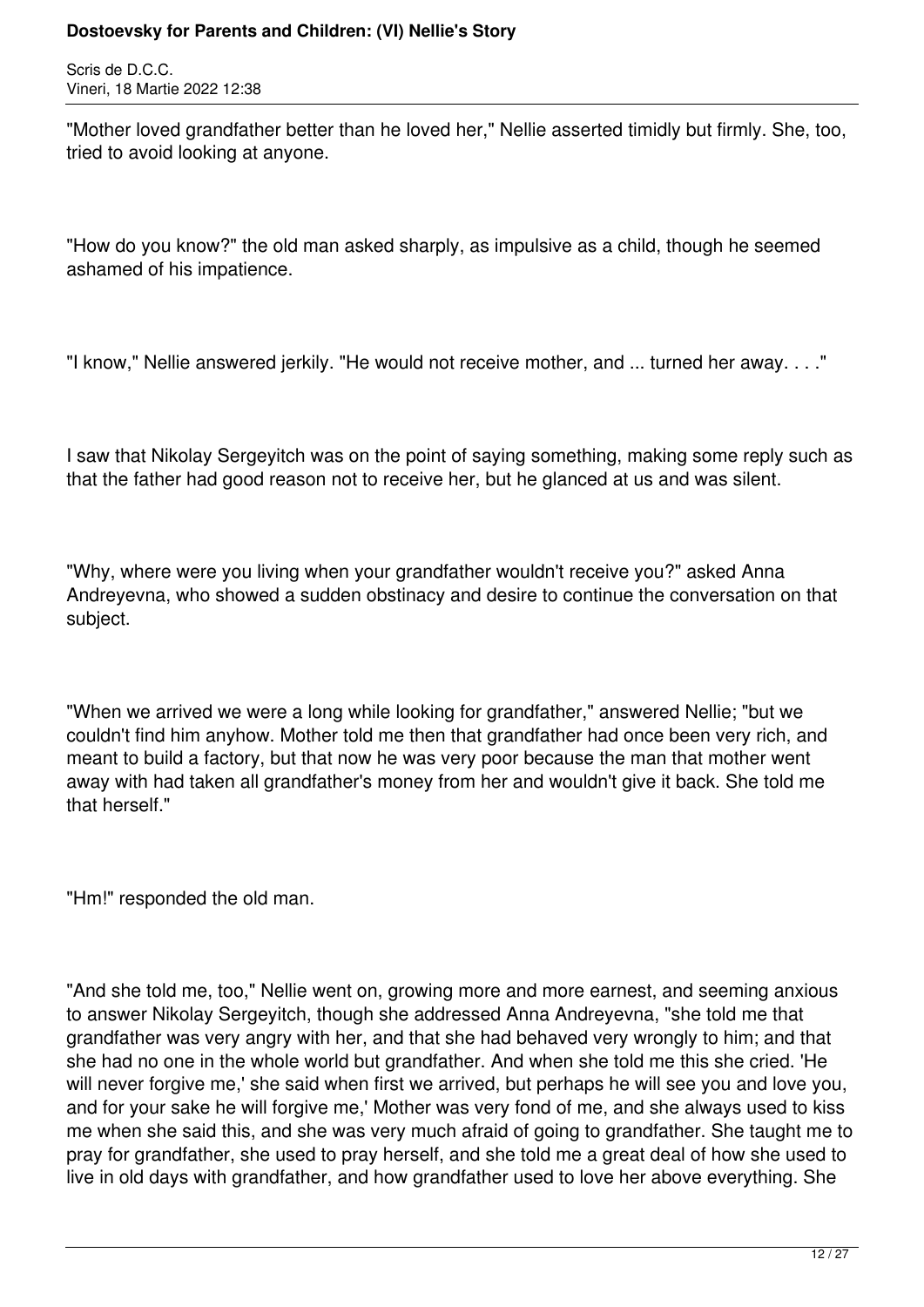Scris de D.C.C. Vineri, 18 Martie 2022 12:38

used to play the piano to him and read to him in the evening, and grandfather used to kiss her and give her lots of presents. He used to give her everything; so that one day they had a quarrel on mother's name day, because grandfather thought mother didn't know what present he was going to give her, and mother had found out long before. Mother wanted earrings, and grandfather tried to deceive her and told her it was going to be a brooch, not earrings; and when he gave her the earrings and saw that mother knew that it was going to be earrings and not a brooch, he was angry that mother had found out and wouldn't speak to her for half the day, but afterwards he came of his own accord to kiss her and ask her forgiveness."

Nellie was carried away by her story, and there was a flush on her pale, wan little cheek. It was evident that more than once in their corner in the basement the mother had talked to her little Nellie of her happy days in the past, embracing and kissing the little girl who was all that was left to her in life, and weeping over her, never suspecting what a powerful effect these stories had on the frail child's morbidly sensitive and prematurely developed feelings.

But Nellie seemed suddenly to check herself. She looked mistrustfully around and was mute again. The old man frowned and drummed on the table again. A tear glistened in Anna Andreyevna's eye, and she silently wiped it away with her handkerchief.

"Mother came here very ill," Nellie went on in a low voice.

Her chest was very bad. We were looking for grandfather a long time and we couldn't find him; and we took a corner in an underground room."

"A corner, an invalid!" cried Anna Andreyevna.

"Yes ... a corner . . answered Nellie. "Mother was poor. Mother told me," she added with growing earnestness, "that it's no sin to be poor, but it's a sin to be rich and insult people, and that God was punishing her."

"It was in Vassilyevsky Island you lodged? At Mme. Bubnov's, wasn't it?" the old man asked, turning to me, trying to throw a note of unconcern into his question. He spoke as though he felt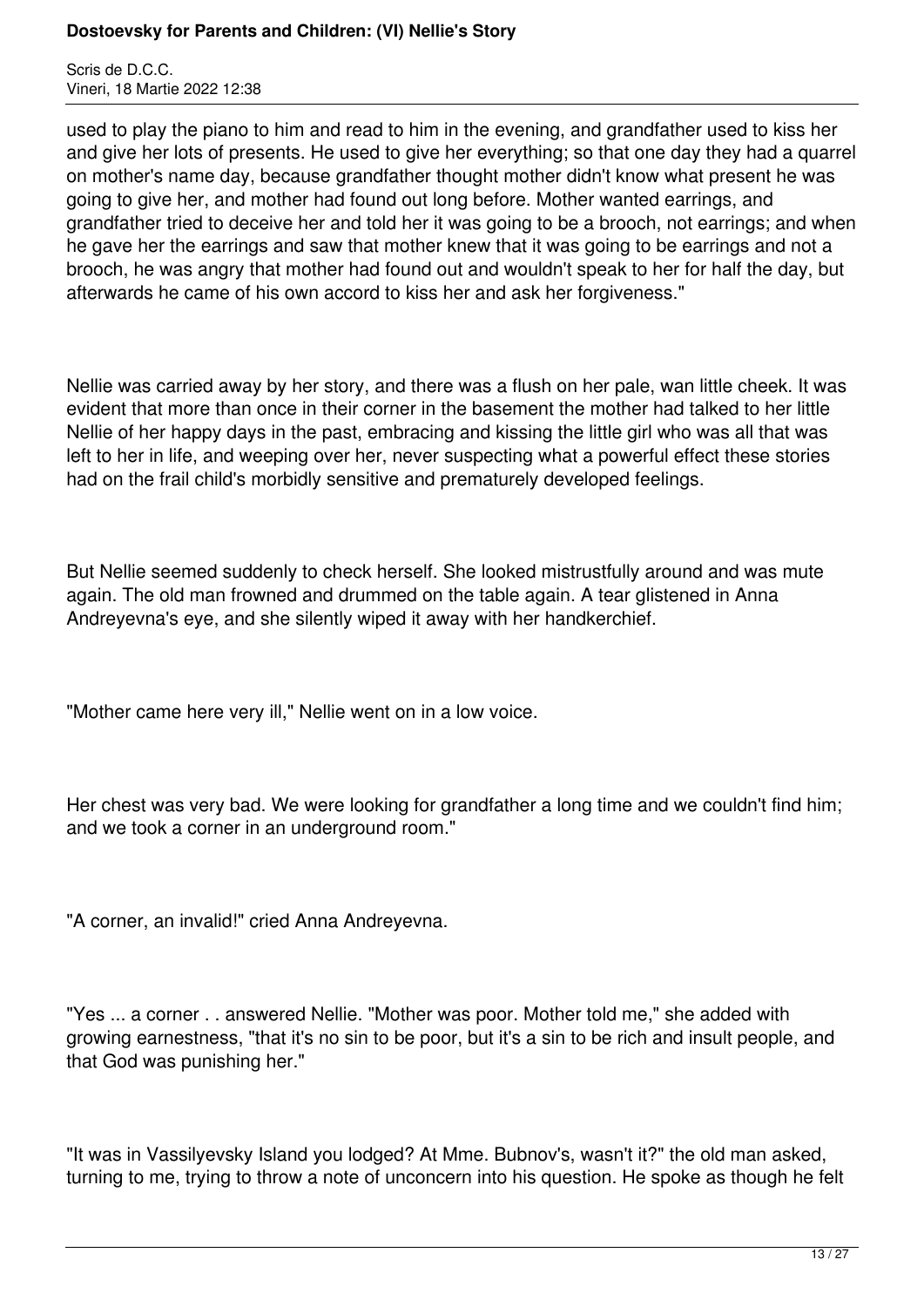Scris de D.C.C. Vineri, 18 Martie 2022 12:38

it awkward to remain sitting silent.

"No, not there. At first it was in Myestchansky Street," Nellie answered. "It was very dark and damp there," she added after a pause, "and mother got very ill there, though she was still walking about then. I used to wash the clothes for her, and she used to cry. There used to be an old woman living there, too, the widow of a captain; and there was a retired clerk, and he always came in drunk and made a noise every night. I was dreadfully afraid of him. Mother used to take me into her bed and hug me, and she trembled all over herself while he used to shout and swear. Once he tried to beat the captain's widow, and she was a very old lady and walked with a stick. Mother was sorry for her, and she stood up for her; the man hit mother, too, and I hit him. . ."

Nellie stopped. The memory agitated her; her eyes were blazing.

"Good heavens!" cried Anna Andreyevna, entirely absorbed in the story and keeping her eyes fastened upon Nellie, who addressed her principally.

"Then mother went away from there," Nellie went on, "and took me with her. That was in the daytime. We were walking about the streets till it was quite evening, and mother was walking about and crying all the time, and holding my hand. I was very tired. We had nothing to eat that day. And mother kept talking to herself and saying to me: 'Be poor, Nellie, and when I die don't listen to anyone or anything. Don't go to anyone, be alone and poor, and work, and if you can't get work beg alms, don't go to him.' It was dusk when we crossed a big street; suddenly mother cried out, 'Azorka! Azorka!' And a big dog, whose hair had all come off, ran up to mother, whining and jumping up to her. And mother was frightened; she turned pale, cried out, and fell on her knees before a tall old man, who walked with a stick, looking at the ground. And the tall old man was grandfather, and he was so thin and in such poor clothes. That was the first time I saw grandfather. Grandfather was very much frightened, too, and turned very pale, and when he saw mother kneeling before him and embracing his feet he tore himself away, pushed mother off, struck the pavement with his stick, and walked quickly away from us. Azorka stayed behind and kept whining and licking mother, and then ran after grandfather and took him by his coat-tail and tried to pull him back. And grandfather hit him with his stick. Azorka was going to run back to us, but grandfather called to him; he ran after grandfather and kept whining. And mother lay as though she were dead; a crowd came round and the police came. I kept calling out and trying to get mother up. She got up, looked round her, and followed me. I led her home. People looked at us a long while and kept shaking their heads."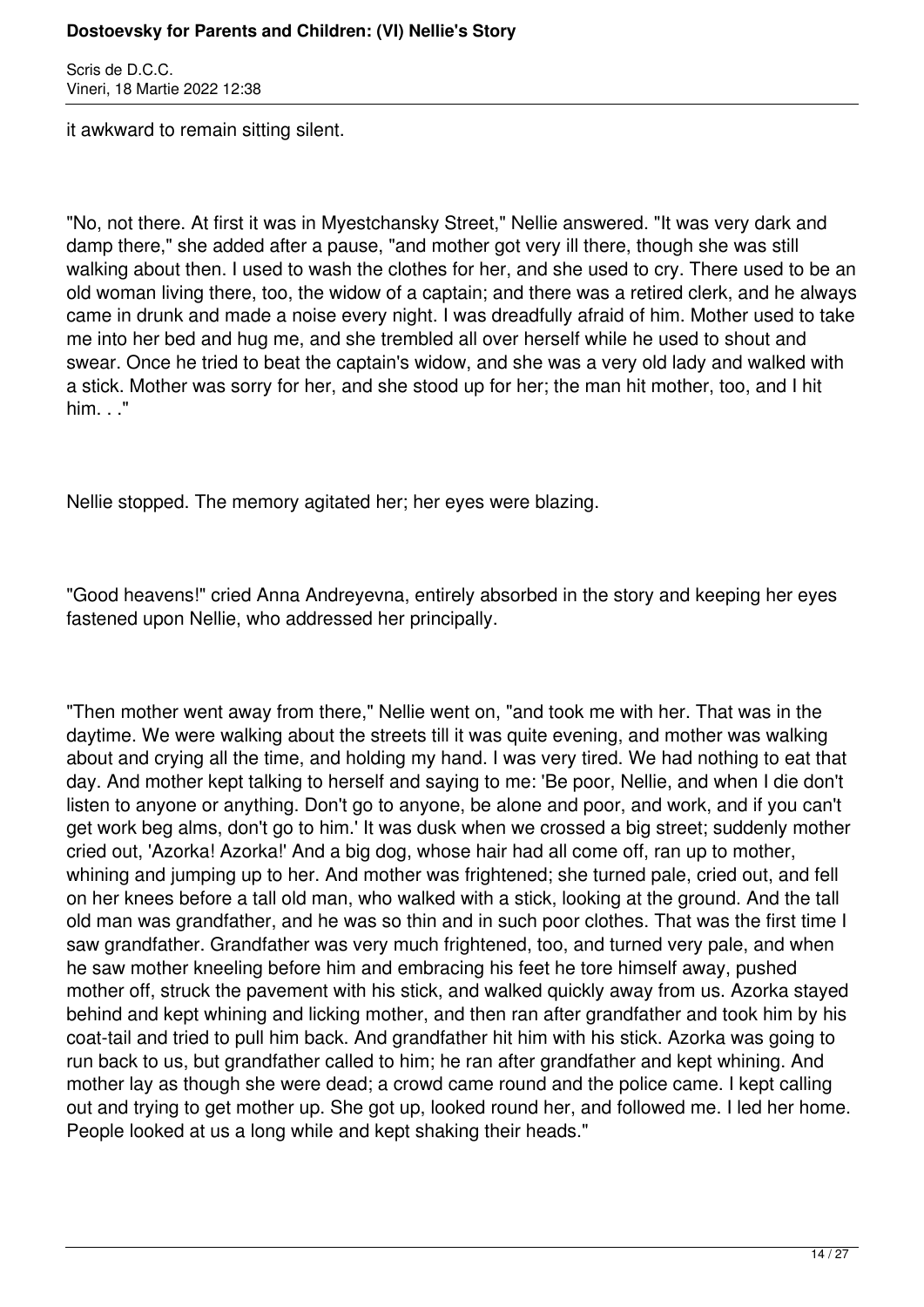Scris de D.C.C. Vineri, 18 Martie 2022 12:38

Nellie stopped to take breath and make a fresh effort. She was very pale, but there was a gleam of determination in her eyes. It was evident that she had made up her mind at last to tell all. There was something defiant about her at this moment.

"Well," observed Nikolay Sergeyitch in an unsteady voice, with a sort of irritable harshness. "Well, your mother had injured her father, and he had reason to repulse her."

"Mother told me that, too," Nellie retorted sharply; "and as she walked home she kept saying 'That's your grandfather, Nellie, and I sinned against him; and he cursed me, and that's why God has punished me.' And all that evening and all the next day she kept saying this. And she talked as though she didn't know what she was saying. . ."

The old man remained silent.

"And how was it you moved into another lodging? " asked Anna Andreyevna, still crying quietly.

"That night mother fell ill, and the captain's widow found her a lodging at Mme. Bubnov's, and two days later we moved, and the captain's widow with us; and after we'd moved mother was quite ill and in bed for three weeks, and I looked after her. All our money had gone, and we were helped by the captain's widow and Ivan Alexandritch."

"The coffin-maker, their landlord," I explained.

"And when mother got up and began to go about she told me all about Azorka."

Nellie paused. The old man seemed relieved to turn the conversation to the dog.

"What did she tell you about Azorka?" he asked, bending lower in his chair, so as to look down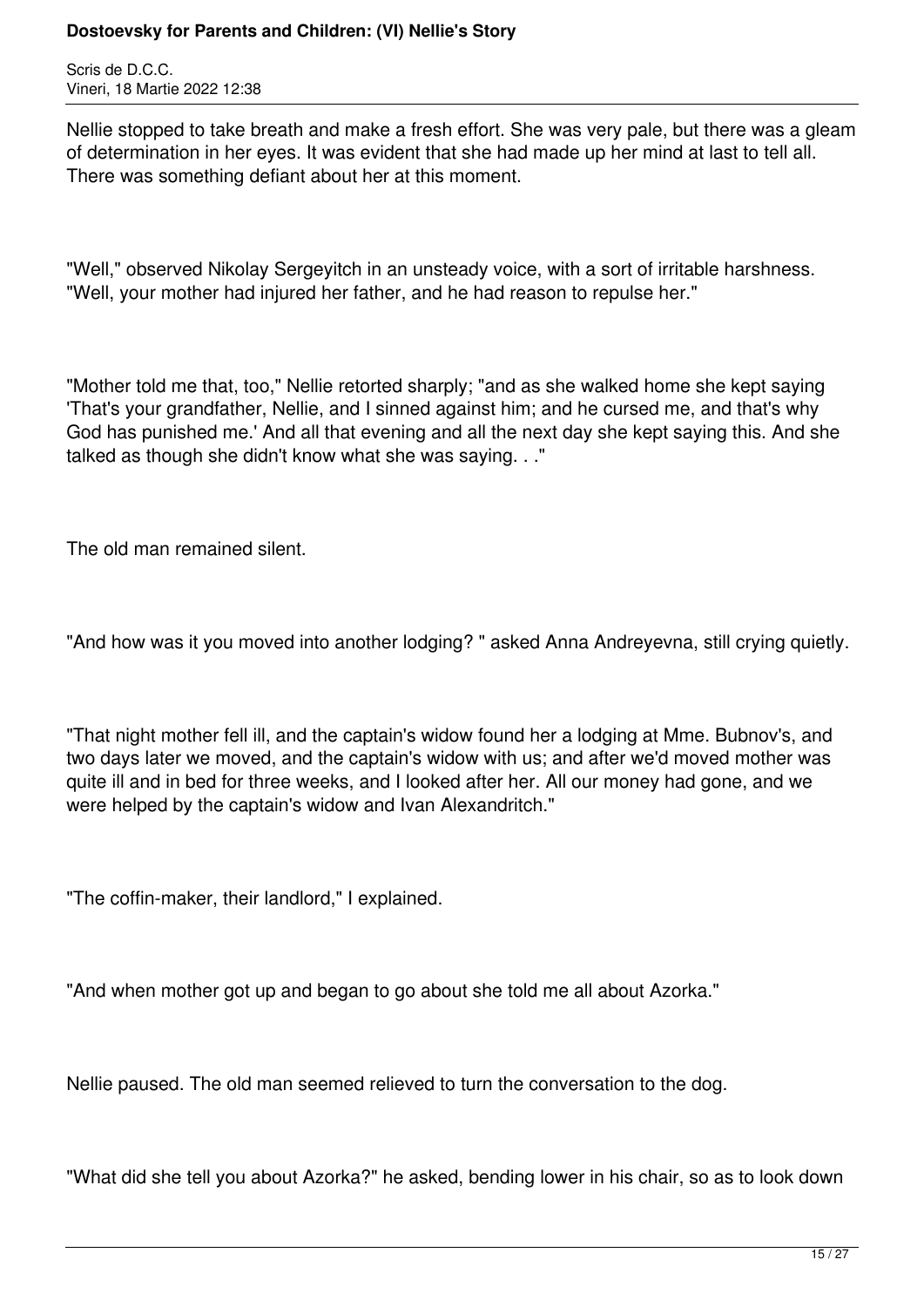Scris de D.C.C. Vineri, 18 Martie 2022 12:38

and hide his face more completely.

"She kept talking to me about grandfather," answered Nellie; and when she was ill she kept talking about him, and as soon as she began to get better she used to tell me how she used to live... Then she told me about Azorka, because some horrid boys tried once to drown Azorka in the river outside the town, and mother gave them some money and bought Azorka. And when grandfather saw Azorka he laughed very much. Only Azorka ran away. Mother cried; grandfather was frightened and promised a hundred roubles to anyone who would bring back Azorka. Two days after, Azorka was brought back. Grandfather gave a hundred roubles for him, and from that time he got fond of Azorka. And mother was so fond of him that she used even to take him to bed with her. She told me that Azorka had been used to performing in the street with some actors, and knew how to do his part, and used to have a monkey riding on his back, and knew how to use a gun and lots of other things. And when mother left him, grandfather kept Azorka with him and always went out with him, so that as soon as mother saw Azorka in the street she guessed at once that grandfather was close by."

The old man had evidently not expected this about Azorka, and he scowled more and more. He asked no more questions.

"So you didn't see your grandfather again?" asked Anna Andreyevna.

"Yes, when mother had begun to get better I met grandfather again. I was going to the shop to get some bread. Suddenly I saw a man with Azorka; I looked closer and saw it was grandfather. I stepped aside and squeezed up against the wall, Grandfather looked at me; he looked so hard at me and was so terrible that I was awfully afraid of him, and walked by. Azorka remembered me, and began to jump about me and lick my hands. I went home quickly, looked back, and grandfather went into the shop. Then I thought, 'he's sure to make inquiries,' and I was more frightened than ever, and when I went home I said nothing to mother for fear she should be ill again. I didn't go to the shop next day; I said I had a headache; and when I went the day after I, met no one; I was terribly frightened so that I ran fast. But a day later I went, and I'd hardly got round the corner when grandfather stood before me with Azorka. I ran and turned into another street and went to the shop a different way; but I suddenly came across him again, and was so frightened that I stood quite still and couldn't move. Grandfather stood before me and looked at me a long time and afterwards stroked my head, took me by the hand and led me along, while Azorka followed behind wagging his tail. Then I saw that grandfather couldn't walk properly, but kept leaning on his stick, and his hands were trembling all the time. He took me to a stall at the corner of the street where gingerbread and apples were sold. Grandfather bought a gingerbread cock and a fish, and a sweetmeat, and an apple; and when he took the money out of his leather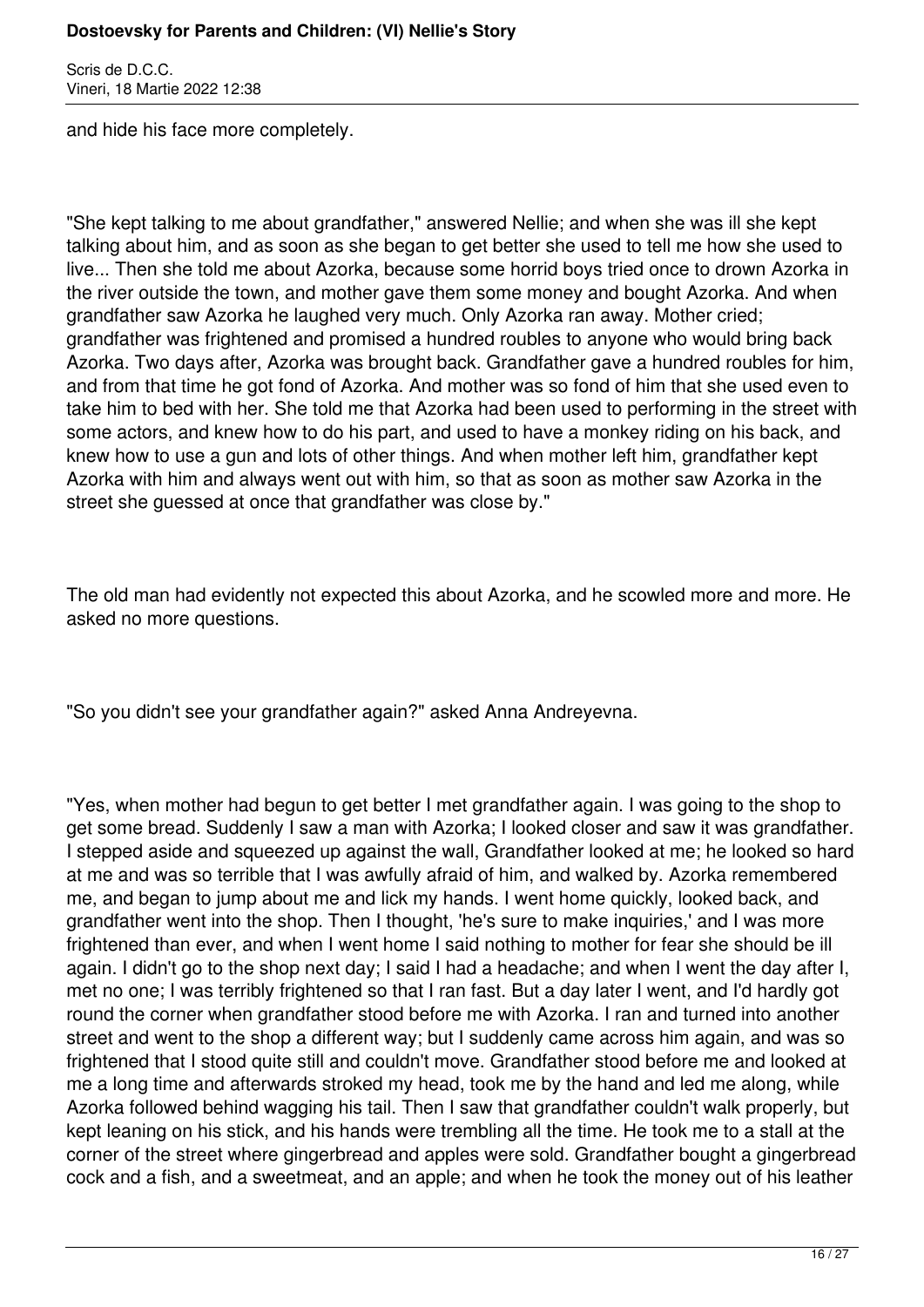Scris de D.C.C. Vineri, 18 Martie 2022 12:38

purse, his hands shook dreadfully and he dropped a penny, and I picked it up. He gave me that penny and gave me the gingerbread, and stroked me on the head; but still he said nothing, but walked away.

"Then I went to mother and told her all about grandfather, and how frightened I had been of him at first and had hidden from him. At first mother didn't believe me, but afterwards she was so delighted that she asked me questions all the evening, kissed me and cried; and when I had told her all about it she told me for the future not to be afraid of him, and that grandfather must love me since he came up to me on purpose. And she told me to be nice to grandfather and to talk to him. And next day she sent me out several times in the morning, though I told her that grandfather never went out except in the evening. She followed me at a distance, hiding behind a corner. Next day she did the same, but grandfather didn't come, and it rained those days, and mother caught a bad cold coming down to the gate with me, and had to go to bed again.

"Grandfather came a week later, and again bought me a gingerbread, fish and an apple, and said nothing that time either. And when he walked away I followed him quietly, because I had made up my mind beforehand that I'd find out where grandfather lived and tell mother. I walked a long way behind on the other side of the street so that grandfather didn't see me. And he lived very far away, not where he lived afterwards and died, but in another big house in Gorohovoy Street, on the fourth storey. I found out all that, and it was late when I got home. Mother was horribly frightened, for she didn't know where I was. When I told her she was delighted again and wanted to go to see grandfather next day, The next day she began to think and be afraid, and went on being afraid for three whole days, so she didn't go at all. And then she called me and said, 'Listen, Nellie, I'm ill now and can't go, but I've written a letter to your grandfather, go to him and give him the letter. And see, Nellie, how he reads it, and what he says, and what he'll do; and you kneel down and kiss him and beg him to forgive your mother.' And mother cried dreadfully and kept kissing me, and making the sign of the cross and praying, and she made me kneel down with her before the ikon, and though she was very ill she went with me as far as the gate; and when I looked round she was still standing watching me go...

"I went to grandfather's and opened the door; the door had no latch. Grandfather was sitting at the table eating bread and potatoes; and Azorka stood watching him eat and wagging his tail. In that lodging, too, the windows were low and dark, and there, too, there was only one table and one chair. And he lived alone. I went in, and he was so frightened that he turned white and began to tremble. I was frightened, too, and didn't say a word. I only went up to the table and put down the letter. When grandfather saw the letter he was so angry that he jumped up, lifted his stick and shook it at me; but he didn't hit me, he only led me into the passage and pushed me. Before I had got down the first flight of stairs he opened the door again and threw the letter after me without opening it. I went home and told mother all about it. Then mother was ill in bed again..."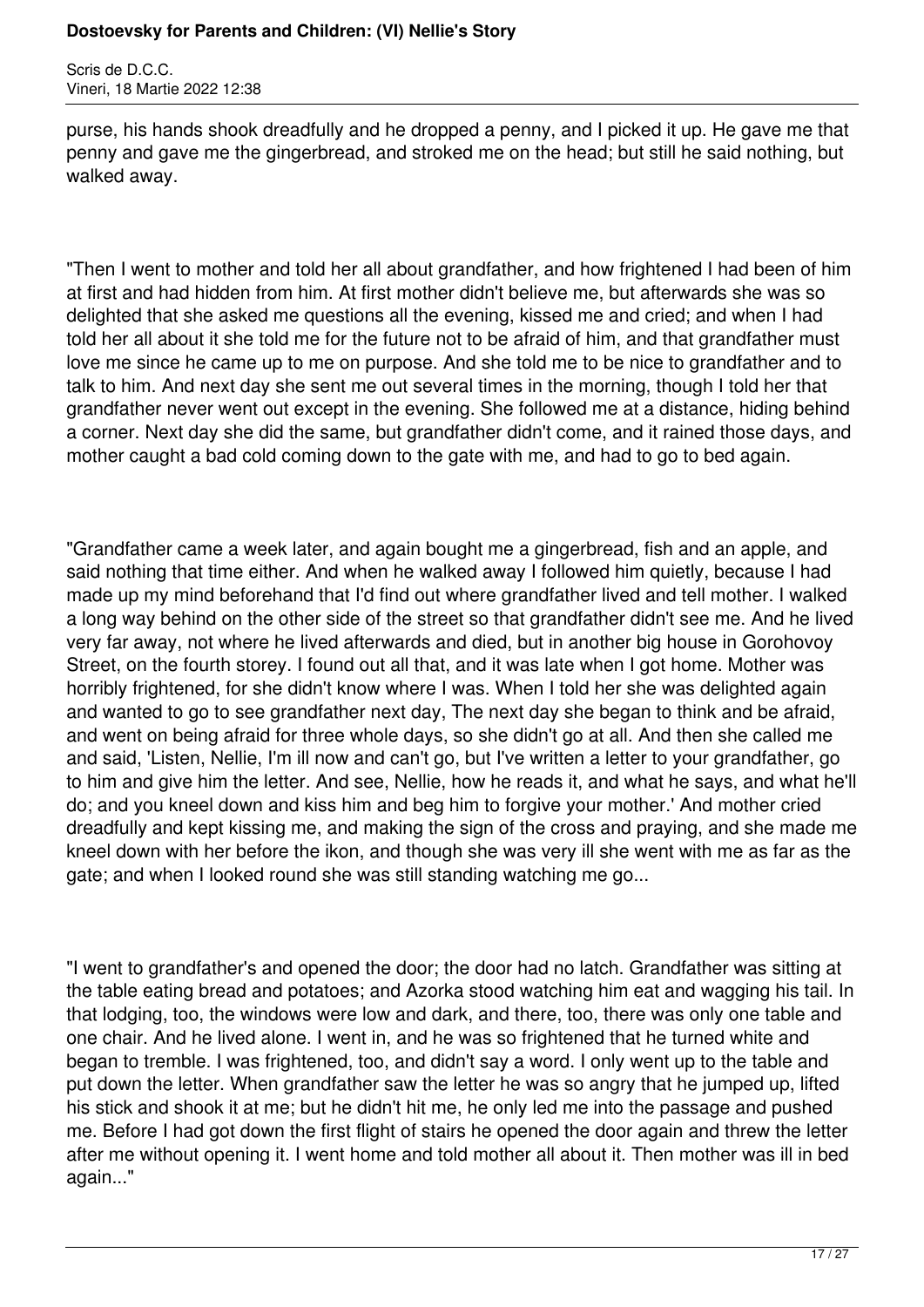Scris de D.C.C. Vineri, 18 Martie 2022 12:38

At that moment there was a rather loud peal of thunder, and heavy raindrops pattered on the window panes. The room grew dark. Anna Andreyevna seemed alarmed and crossed herself. We were all startled.

"It will soon be over," said the old man, looking towards the window. Then he got up and began walking up and down the room.

Nellie looked askance at him. She was in a state of extreme abnormal excitement. I saw that, though she seemed to avoid looking at me.

"Well, what next?" asked the old man, sitting down in his easy-chair again.

Nellie looked round timidly.

"So you didn't see your grandfather again?"

"Yes, I did..."

"Yes, yes! Tell us, darling, tell us," Anna Andreyevna put in hastily.

"I didn't see him for three weeks," said Nellie, "not till it was quite winter. It was winter then and the snow had fallen. When I met grandfather again at the same place I was awfully pleased . . . for mother was grieving that he didn't come. When I saw him I ran to the other side of the street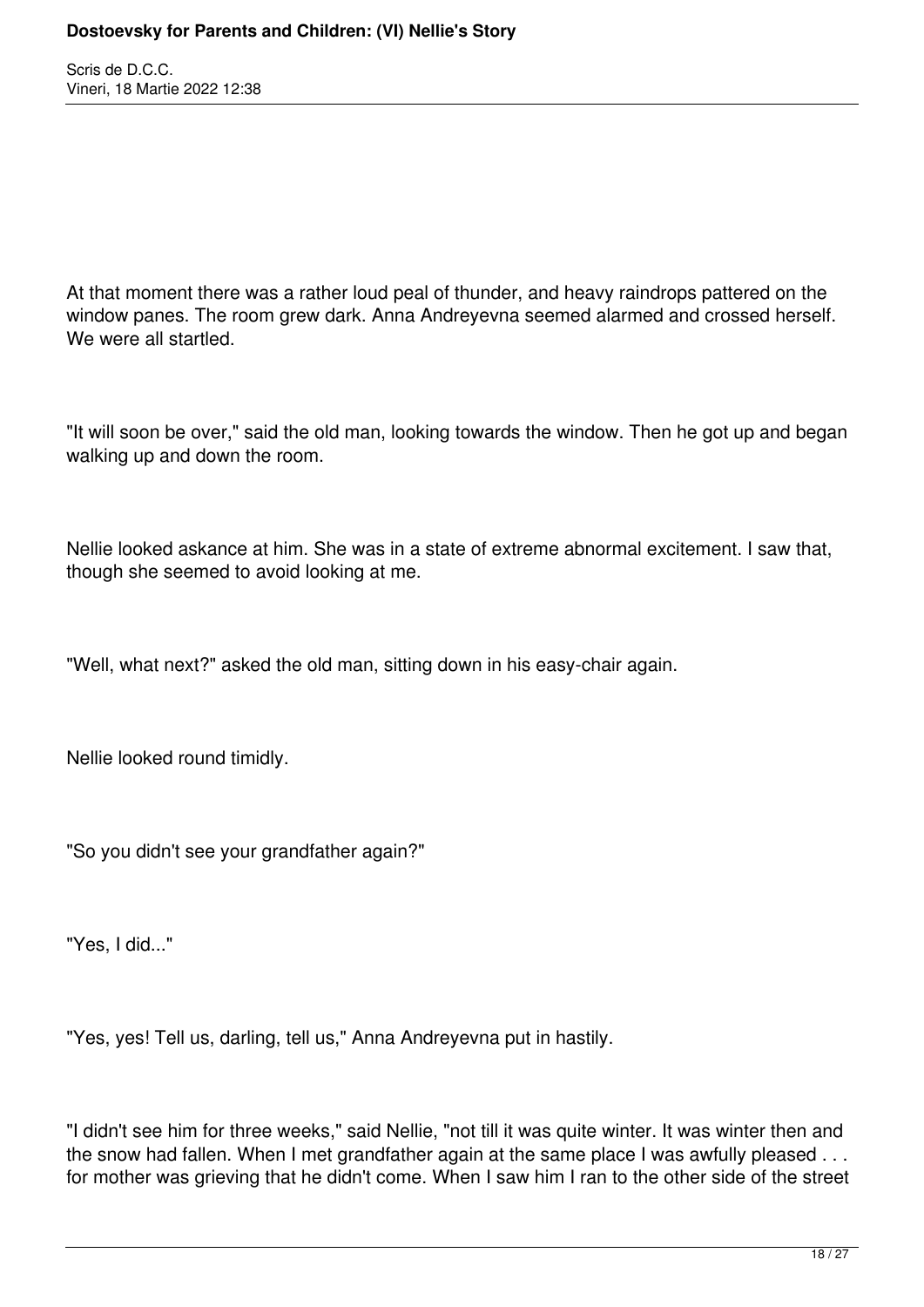Scris de D.C.C. Vineri, 18 Martie 2022 12:38

on purpose that he might see I ran away from him. Only I looked round and saw that grandfather was following me quickly, and then ran to overtake me, and began calling out to me, 'Nellie, Nellie!' And Azorka was running after me. I felt sorry for him and I stopped. Grandfather came up, took me by the hand and led me along, and when he saw I was crying, he stood still, looked at me, bent down and kissed me. Then he saw that my shoes were old, and he asked me if I had no others. I told him as quickly as I could that mother had no money, and that the people at our lodging only gave us something to eat out of pity. Grandfather said nothing, but he took me to the market and bought me some shoes and told me to put them on at once, and then he took me home with him, and went first into a shop and bought a pie and two sweetmeats, and when we arrived he told me to eat the pie; and he looked at me while I ate it, and then gave me the sweetmeats. And Azorka put his paws on the table and asked for some pie, too; I gave him some, and grandfather laughed. Then he took me, made me stand beside him, began stroking my head, and asked me whether I had learnt anything and what I knew. I answered him, and he told me whenever I could to come at three o'clock in the afternoon, and that he would teach me himself. Then he told me to turn away and look out of the window till he told me to look round again. I did as he said, but I peeped round on the sly, and I saw him unpick the bottom corner of his pillow and take out four roubles. Then he brought them to me and said, 'That's only for you.' I was going to take them, but then I changed my mind and said, 'If it's only for me I won't take them.' Grandfather was suddenly angry, and said to me, 'Well do as you please, go away.' I went away, and he didn't kiss me.

"When I got home I told mother everything. And mother kept getting worse and worse. A medical student used to come and see the coffin-maker; he saw mother and told her to take medicine.

"I used to go and see grandfather often. Mother told me to. Grandfather bought a New Testament and a geography book, and began to teach me; and sometimes he used to tell me what countries there are, and what sort of people live in them, and all the seas, and how it used to be in old times, and how Christ forgave us all. When I asked him questions he was very much pleased, and so I often asked him questions, and he kept telling me things, and he talked a lot about God. And. sometimes we didn't have lessons, but played with Azorka. Azorka began to get fond of me and I taught him to jump over a stick, and grandfather used to laugh and pat me on the head. Only grandfather did not often laugh. One time he would talk a great deal, and then he would suddenly be quiet and seem to fall asleep, though his eyes were open. And so he would sit till it was dark, and when it was dark he would become so dreadful, so old.... Another time I'd come and find him sitting in his chair thinking, and he'd hear nothing; and Azorka would be lying near him. I would wait and wait and cough; and still grandfather wouldn't look round. And so I'd go away. And at home mother would be waiting for me. She would he there, and I would tell her everything, everything, so that night would come on--while I'd still be telling her and she'd still be listening about grandfather; what he'd done that day, and what he'd said to me, the stories he had told and the lessons he'd given me. And when I told her how I'd made Azorka jump over a stick and how grandfather had laughed, she suddenly laughed, too, and she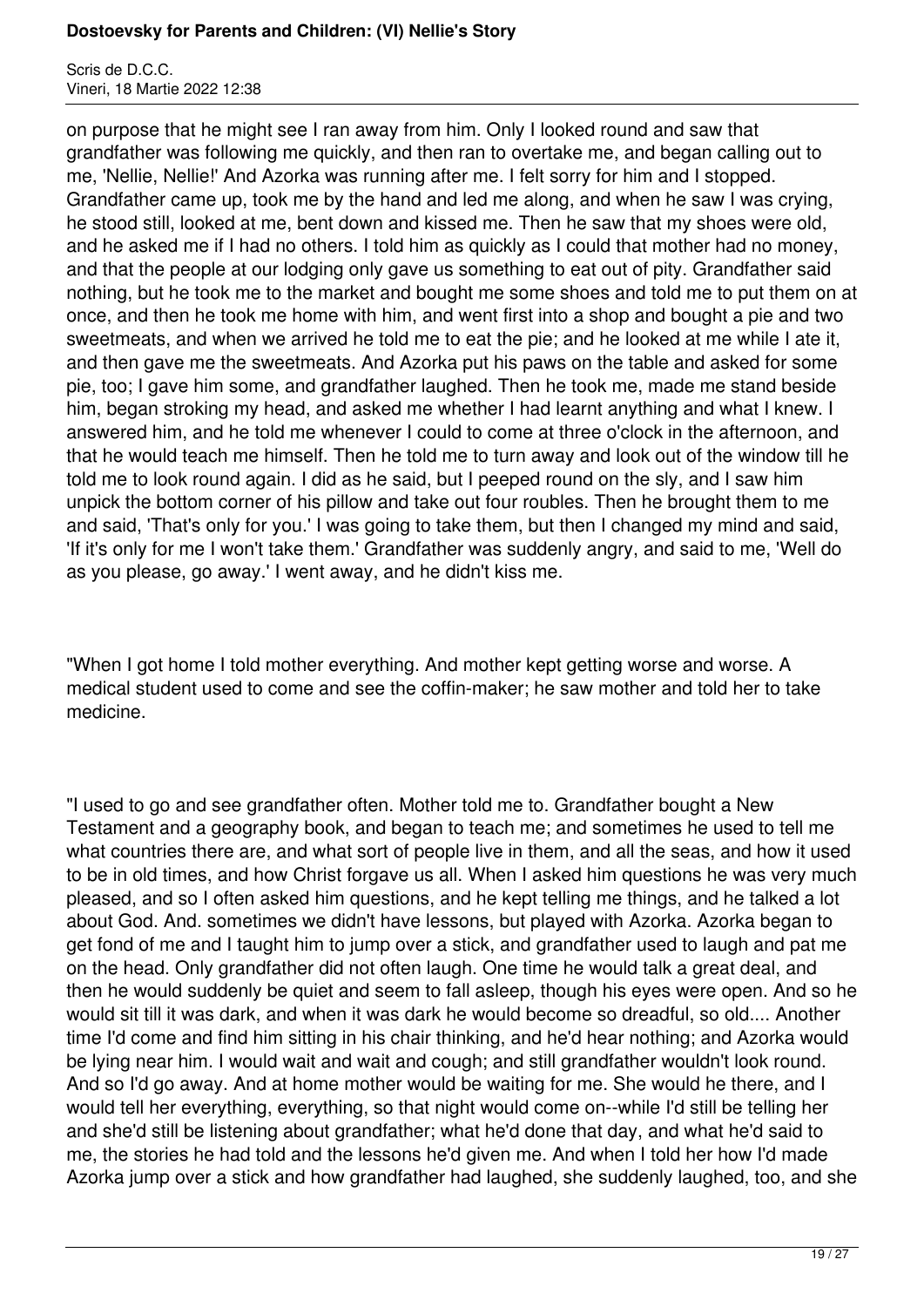Scris de D.C.C. Vineri, 18 Martie 2022 12:38

would laugh and be glad for a long time and make me repeat it again and then begin to pray. And I was always thinking that mother loved grandfather so much and grandfather didn't love her at all, and when I went to grandfather's I told him on purpose how much mother loved him and was always asking about him. He listened, looking so angry, but still he listened and didn't say a word. Then I asked him why it was that mother loved him so much that she was always asking about him, while he never asked about mother. Grandfather got angry and turned me out of the room. I stood outside the door for a little while; and he suddenly opened the door and called me in again; and still he was angry and silent. And afterwards when we began reading the Gospel I asked him again why Jesus Christ said 'Love one another and forgive injuries' and yet he wouldn't forgive mother. Then he jumped up and said that mother had told me that, put me out again and told me never to dare come and see him again. And I said that I wouldn't come and see him again anyhow, and went away. . . . And next day grandfather moved from his lodgings."

"I said the rain would soon he over; see it is over, the sun's come out . . . look, Vanya," said Nikolay Sergeyitch, turning to the window.

Anna Andreyevna turned to him with extreme surprise, and suddenly there was a flash of indignation in the eyes of the old lady, who had till then been so meek and over-awed. Silently she took Nellie's hand and made her sit on her knee.

"Tell me, my angel" she said, "I will listen to you. Let the hardhearted . . ."

She burst into tears without finishing. Nellie looked questioningly at me, as though in hesitation and dismay. The old man looked at me, seemed about to shrug his shoulders, but at once turned away.

"Go on, Nellie," I said.

"For three days I didn't go to grandfather," Nellie began again; "and at that time mother got worse. All our money was gone and we had nothing to buy medicine with, and nothing to eat, for the coffin-maker and his wife had nothing either, and they began to scold us for living at their expense. Then on the third day I got up and dressed. Mother asked where I was going. I said to grandfather to ask for money, and she was glad, for I had told mother already about how he had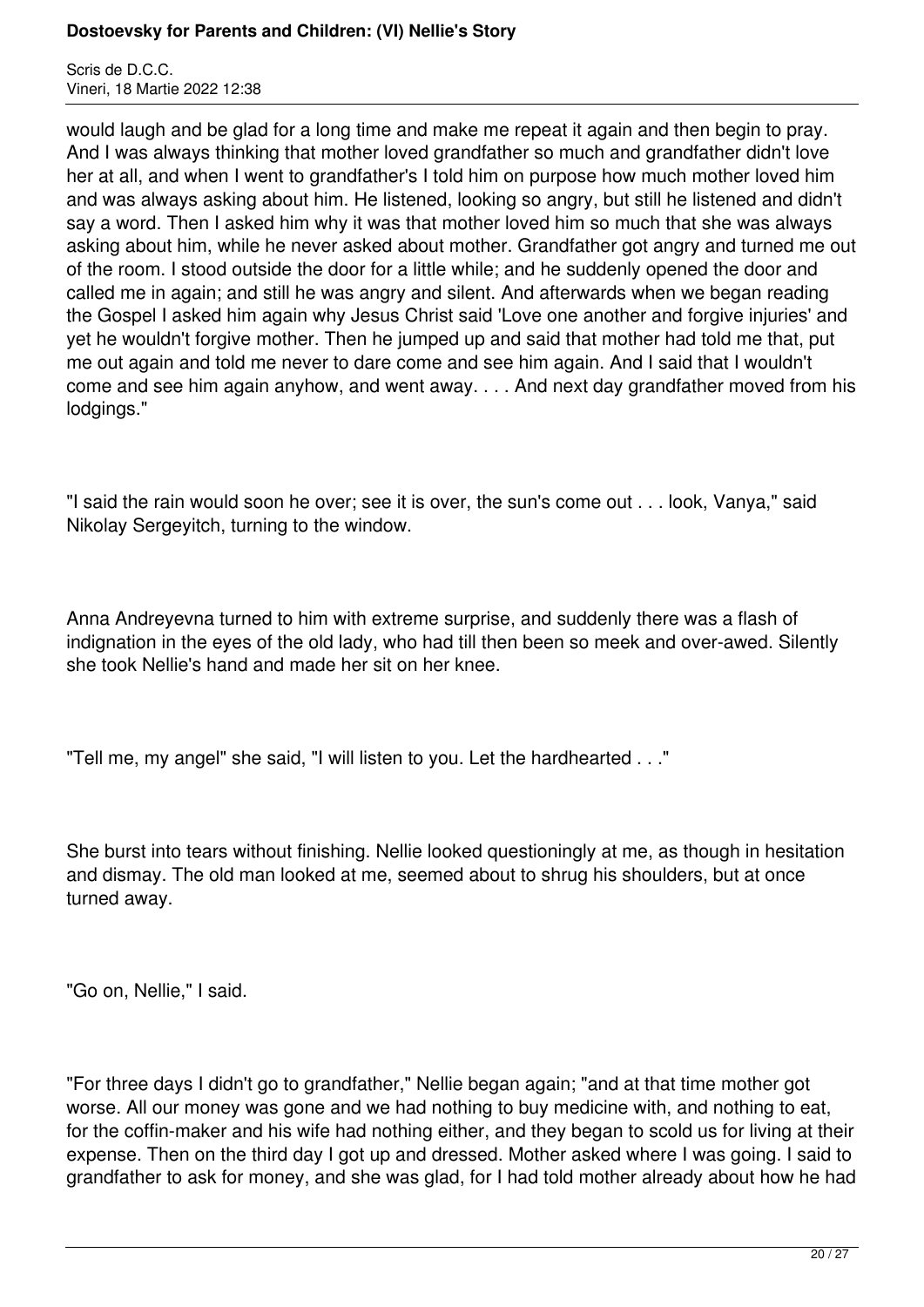Scris de D.C.C. Vineri, 18 Martie 2022 12:38

turned me out, and had told her that I didn't want to go to him again, though she cried and tried to persuade me to go. I went and found out that grandfather had moved, so I went to look for him in the new house. As soon as I went in to see him in his new lodging he jumped up, rushed at me and stamped; and I told him at once that mother was very ill, that we couldn't get medicine without money, fifty kopecks, and that we'd nothing to eat . . . Grandfather shouted and drove me out on to the stairs and latched the door behind me. But when he turned me out I told him I should sit on the stairs and not go away until he gave me the money. And I sat down on the stairs. In a little while he opened the door, and seeing I was sitting there he shut it again. Then, after a long time he opened it again, saw me, and shut it again. And after that he opened it several times and looked out. Afterwards he came out with Azorka, shut the door and passed by me without saying a word. And I didn't say a word, but went on sitting there and sat there till it got dark."

"My darling!" cried Anna Andreyevna, "but it must have been so cold on the staircase!"

"I had on a warm coat," Nellie answered.

"A coat, indeed! . . . Poor darling, what miseries you've been through! What did he do then, your grandfather?"

Nellie's lips began to quiver, but she made an extraordinary effort and controlled herself.

"He came back when it was quite dark and stumbled against me as he came up, and cried out, 'Who is it?' I said it was I. He must have thought I'd gone away long ago, and when he saw I was still there he was very much surprised, and for a long while he stood still before me. Suddenly he hit the steps with his stick, ran and opened his door, and a minute later brought me out some coppers and threw them to me on the stairs.

"'Here, take this!' he cried. 'That's all I have, take it and tell your mother that I curse her.' And then he slammed the door. The money rolled down the stairs. I began picking it up in the dark. And grandfather seemed to understand that he'd thrown the money about on the stairs, and that it was difficult for me to find it in the dark; he opened the door and brought out a candle, and by candlelight I soon picked it up. And grandfather picked some up, too, and told me that it was seventy kopecks altogether, and then he went away. When I got home I gave mother the money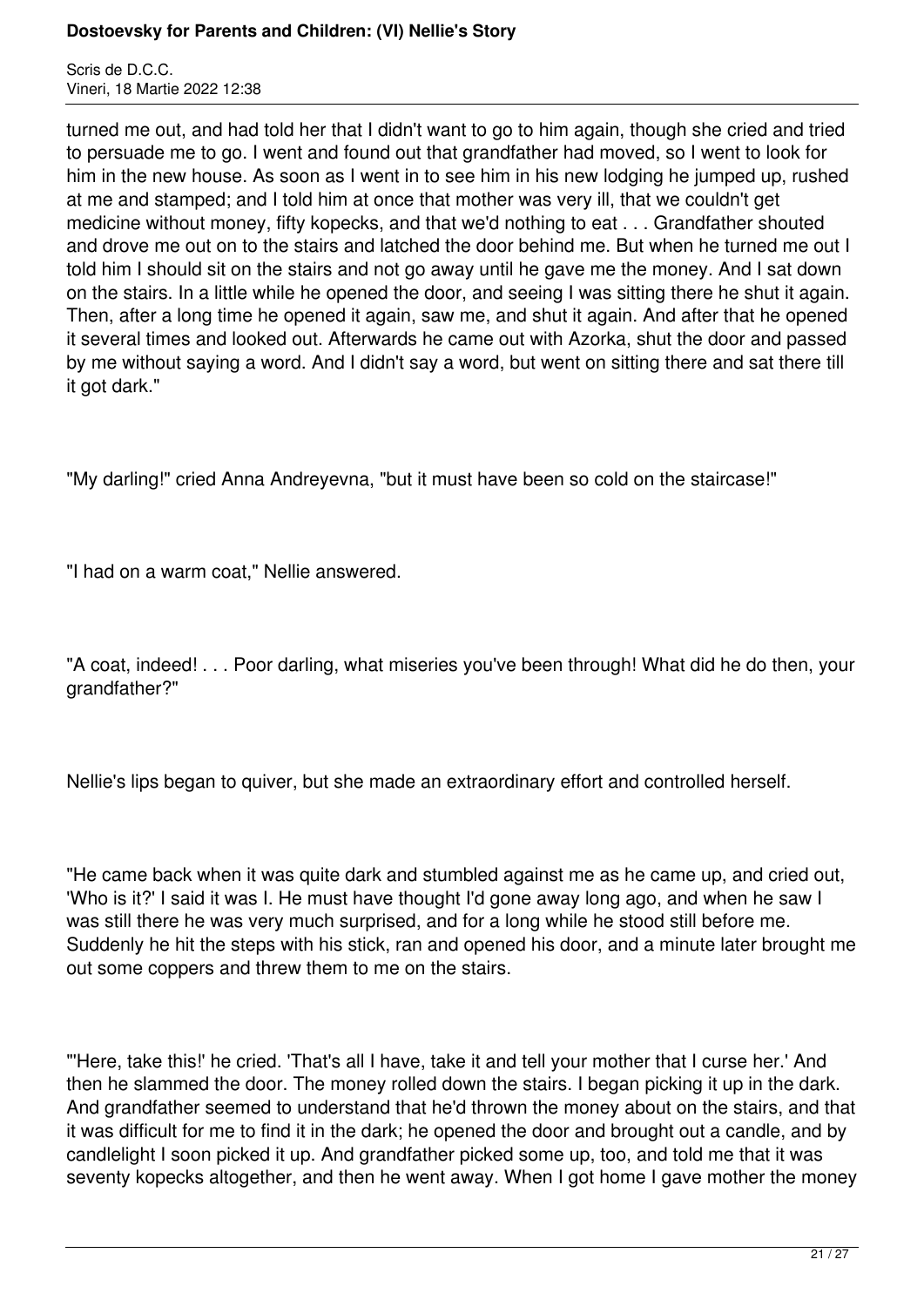Scris de D.C.C. Vineri, 18 Martie 2022 12:38

and told her everything; and mother was worse, and I was ill all night myself, and next day, too, I was all in a fever. I was angry with grandfather. I could think of nothing else; and when mother was asleep I went out to go to his lodging, and before I got there I stopped on the bridge, and then he passed by. . ."

"Arhipov," I said. "The man I told you about, Nikolay Sergeyitch--the man who was with the young merchant at Mme. Bubnov's and who got a beating there. Nellie saw him then for the first time ... Go on, Nellie."

"I stopped him and asked him for some money, a silver rouble. He said, 'A silver rouble?' I said, 'Yes.' Then he laughed and said, 'Come with me.' I didn't know whether to go. An old man in gold spectacles came up and heard me ask for the silver rouble. He stooped down and asked me why I wanted so much. I told him that mother was ill and that I wanted as much for medicine. He asked where we lived and wrote down the address, and gave me a rouble note. And when the other man saw the gentleman in spectacles he walked away and didn't ask me to come with him any more. I went into a shop and changed the rouble. Thirty kopecks I wrapped up in paper and put apart for mother, and seventy kopecks I didn't put in paper, but held it in my hand on purpose and went to grandfather's. When I got there I opened the door, stood in the doorway, and threw all the money into the room, so that it rolled about the floor.

"'There, take your money' I said to him. 'Mother doesn't want it since you curse her.' Then I slammed the door and ran away at once."

Her eyes flashed, and she looked with naive defiance at the old man.

"Quite right, too," said Anna Andreyevna, not looking at Nikolay Sergeyitch and pressing Nellie in her arms. "It served him right. Your grandfather was wicked and cruel hearted. . ."

"H'm!" responded Nikolay Sergeyitch.

"Well, what then, what then?" Anna Andreyevna asked impatiently.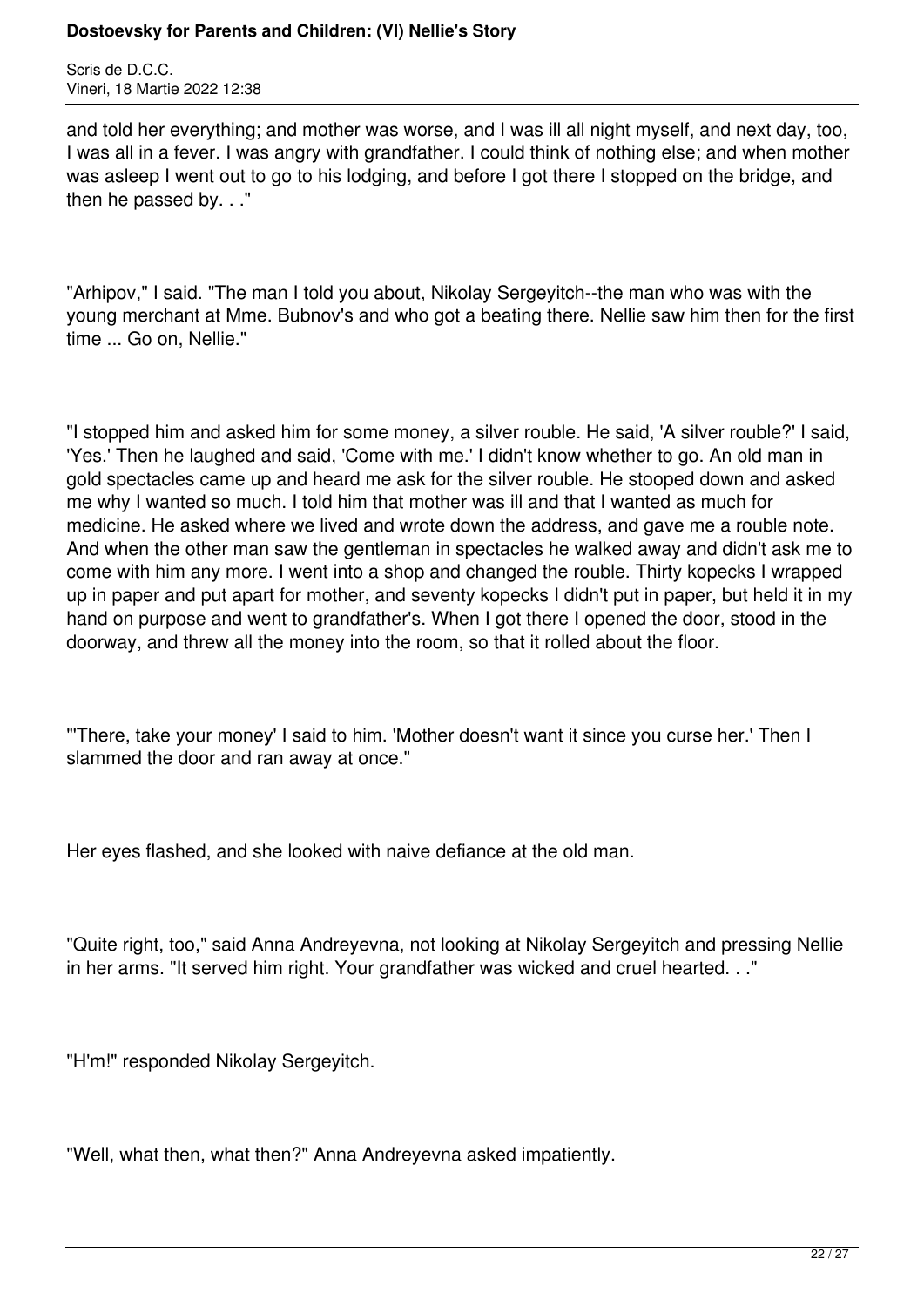Scris de D.C.C. Vineri, 18 Martie 2022 12:38

"I left off going to see grandfather and he left off coming to meet me," said Nellie.

"Well, how did you get on then--your mother and you? Ah, poor things, poor things!"

"And mother got worse still, and she hardly ever got up," Nellie went on, and her voice quivered and broke. "We had no more money, and I began to go out with the captain's widow. She used to go from house to house, and stop good people in the street, too, begging; that was how she lived. She used to tell me she wasn't a beggar, that she had papers to show her rank, and to show that she was poor, too. She used to show these papers, and people used to give her money for that. She used to tell me that there was no disgrace in begging from all. I used to go out with her, and people gave us money, and that's how we lived. Mother found out about it because the other lodgers blamed her for being a beggar, and Mme. Bubnov herself came to mother and said she'd better let me go for her instead of begging in the street. She'd been to see mother before and brought her money, and when mother wouldn't take it from her she said why was she so proud, and sent her things to eat. And when she said this about me mother was frightened and began to cry; and Mme. Bubnov began to swear at her, for she was drunk, and told her that I was a beggar anyway and used to go out with the captain's widow,' and that evening she turned the captain's widow out of the house. When mother heard about it she began to cry; then she suddenly got out of bed, dressed, took my hand and led me out with her. Ivan Alexandritch tried to stop her, but she wouldn't listen to him, and we went out. Mother could scarcely walk, and had to sit down every minute or two in the street, and I supported her. Mother kept saying that she would go to grandfather and that I was to take her there, and by then it was quite night. Suddenly we came into a big street; there a lot of carriages were waiting outside one of the houses, and a great many people were coming out; there were lights in all the windows and one could hear music. Mother stopped, clutched me and said to me then, 'Nellie, be poor, be poor all your life; don't go to him, whoever calls you, whoever comes to you. You might be there, rich and finely dressed, but I don't want that. They are cruel and wicked, and this is what I bid you: remain poor, work, and ask for alms, and if anyone comes after you say 'I won't go with you!' That's what mother said to me when she was ill, and I want to obey her all my life," Nellie added, quivering with emotion, her little face glowing; "and I'll work and be a servant all my life, and I've come to you, too, to work and be a servant. I don't want to be like a daughter. . ."

"Hush, hush, my darling, hush!" cried Anna Andreyevna, clasping Nellie warmly. "Your mother was ill, you know, when she said that."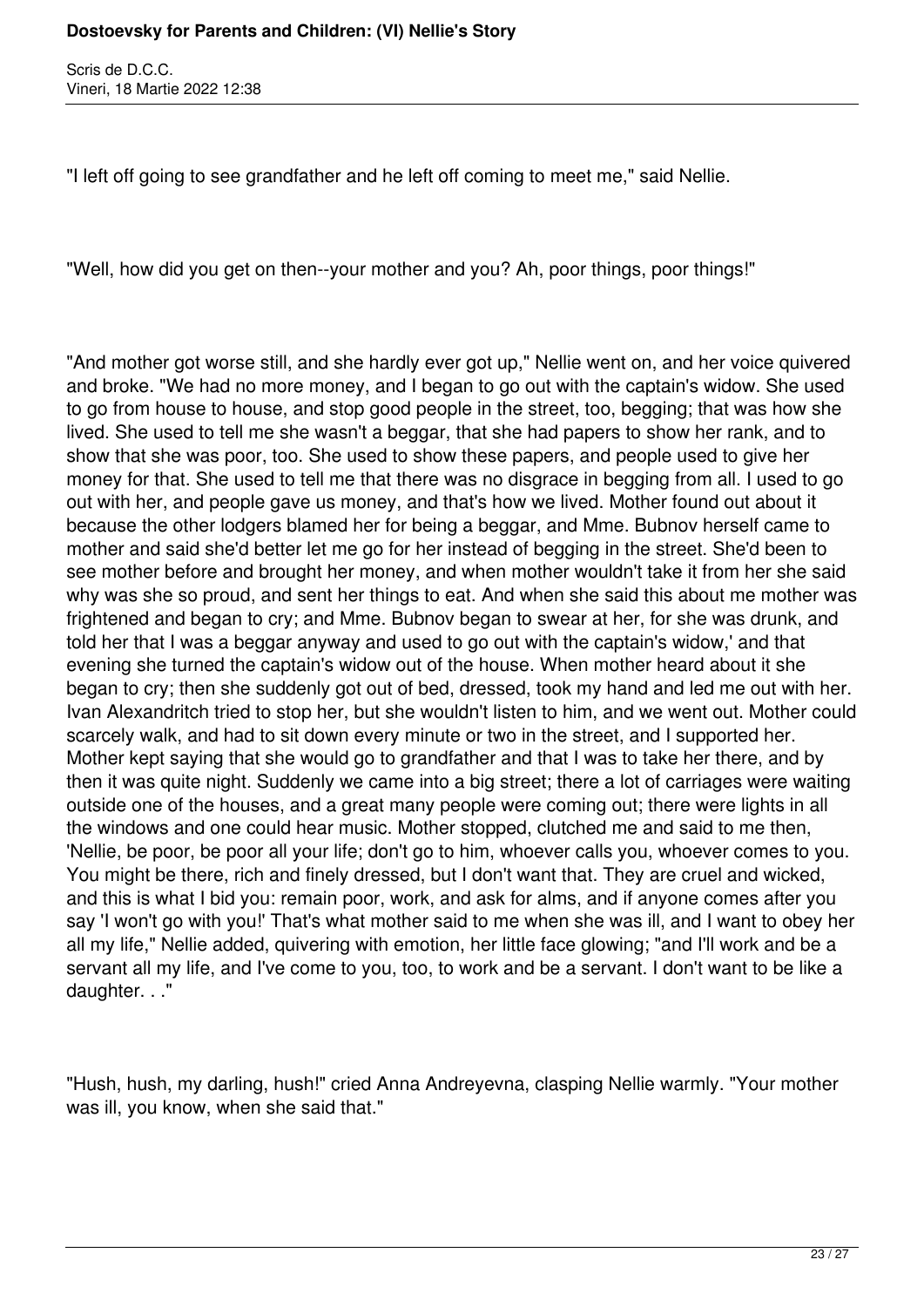Scris de D.C.C. Vineri, 18 Martie 2022 12:38

"She was out of her mind," said the old man sharply.

"What if she were!" cried Nellie, turning quickly to him.

"If she were out of her mind she told me so, and I shall do it all my life. And when she said that to me she fell down fainting."

"Merciful heavens!" cried Anna Andreyevna. "Ill, in the street, in winter!"

"They would have taken us to the police, but a gentleman took our part, asked me our address, gave me ten roubles, and told them to drive mother to our lodging in his carriage, Mother never got up again after that, and three weeks afterwards she died ..."

"And her father? He didn't forgive her after all, then?" cried Anna Andreyevna.

"He didn't forgive her," answered Nellie, mastering herself with a painful effort. "A week before her death mother called me to her and said, 'Nellie, go once more to your grandfather, the last time, and ask him to come to me and forgive me. Tell him in a few days I shall be dead, leaving you all alone in the world. And tell him, too, that it's hard for me to die. . . .' I went and knocked at grandfather's door. He opened it, and as soon as he saw me he meant to shut it again, but I seized the door with both hands and cried out to him:

"'Mother's dying, she's asking for you; come along.' But he pushed me away and slammed the door. I went back to mother, lay down beside her, hugged her in my arms and said nothing. Mother hugged me, too, and asked no questions."

At this point Nikolay Sergeyitch leant his hands heavily on the table and stood up, but after looking at us all with strange, lustreless eyes, sank back into his easy-chair helplessly. Anna Andreyevna no longer looked at him. She was, sobbing over Nellie...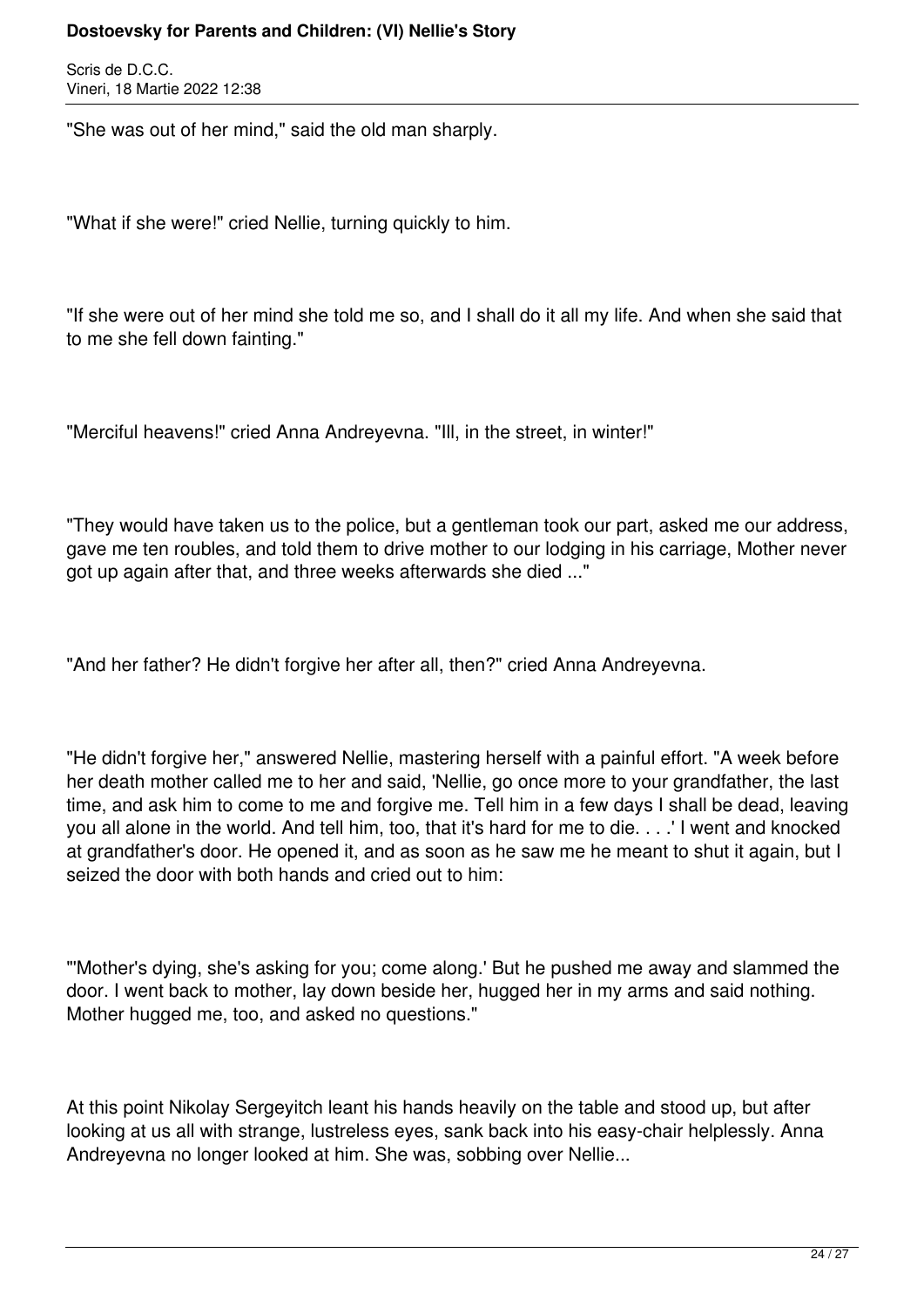Scris de D.C.C. Vineri, 18 Martie 2022 12:38

"The last day before mother died, towards evening she called me to her, took me by the hand and said:

"'I shall die today, Nellie.'"

"She tried to say something more, but she couldn't. I looked at her, but she seemed not to see me, only she held my hand tight in hers. I softly pulled away my hand and ran out of the house, and ran all the way to grandfather's. When he saw me he jumped up from his chair and looked at me, and was so frightened that he turned quite pale and trembled. I seized his hand and only said:

"'She's just dying.'

"'Then all of a sudden in a flurry he picked up his stick and ran after me; he even forgot his hat, and it was cold. I picked up his hat and put it on him, and we ran off together. I hurried him and told him to take a sledge because mother was just dying, but grandfather only had seven kopecks, that was all he had. He stopped a cab and began to bargain, but they only laughed at him and laughed at Azorka; Azorka was running with us, and we all ran on and on. Grandfather was tired and breathing hard, but he still hurried on, running. Suddenly he fell down, and his hat fell off. I helped him up and put his hat on, and led him by the hand, and only towards night we got home. But mother was already lying dead. When grandfather saw her he flung up his hands, trembled, and stood over her, but said nothing. Then I went up to my dead mother, seized grandfather's hand and cried out to him:

"'See, you wicked, cruel man. Look! ... Look! "Then grandfather screamed and fell down as though he were dead ..."

Nellie jumped up, freed herself from Anna Andreyevna's arms, and stood in the midst of us, pale, exhausted, and terrified. But Anna Andreyevna flew to her, and embracing her again cried as though she were inspired.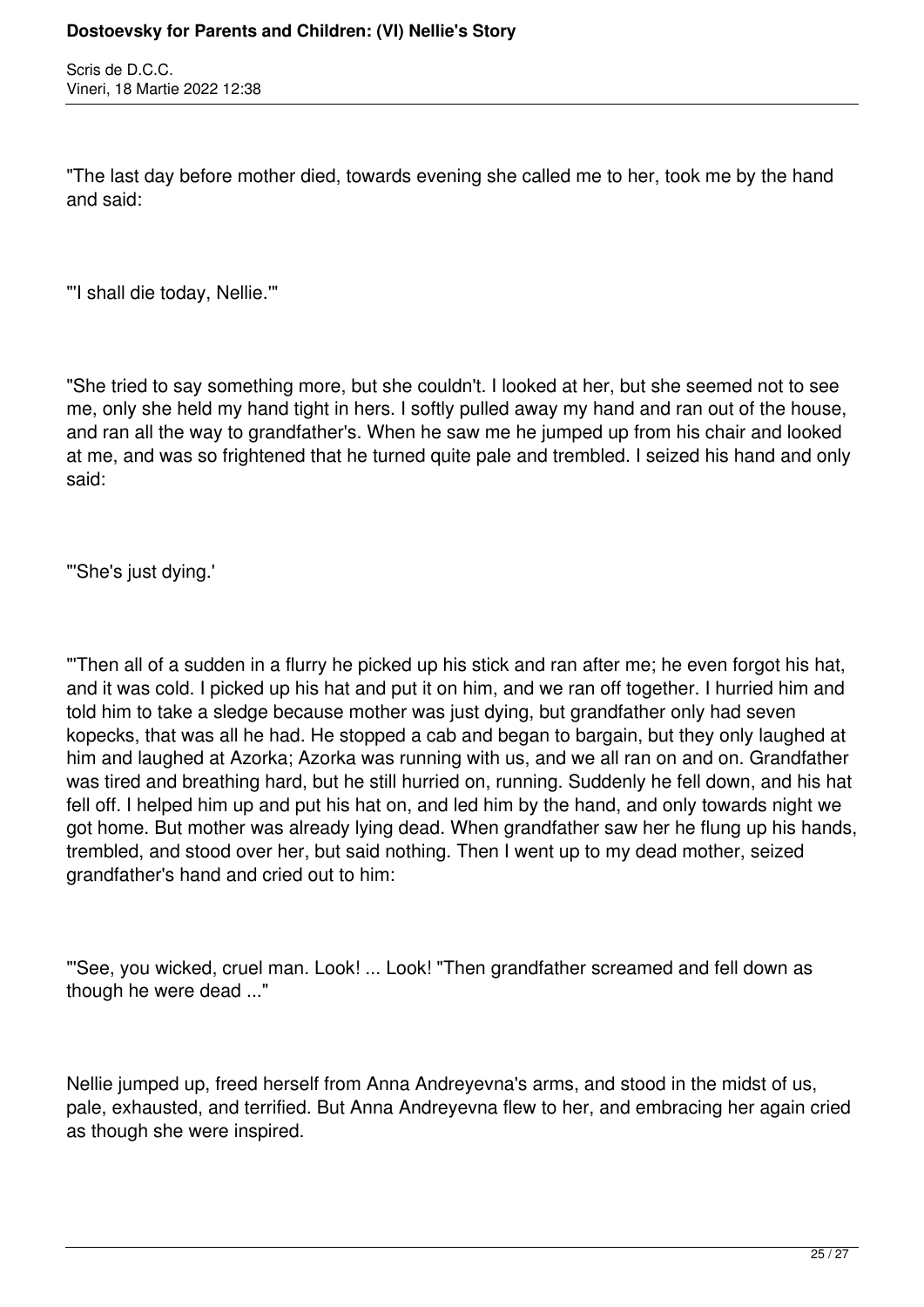Scris de D.C.C. Vineri, 18 Martie 2022 12:38

"I'll be a mother to you now, Nellie, and you shall be my child. Yes, Nellie, let us go, let us give up these cruel, wicked people.. Let them mock at people; God will requite them. Come, Nellie, come away from here, come!"

I have never, before or since, seen her so agitated, and I had never thought she could be so excited. Nikolay Sergeyitch sat up in his chair, stood up, and in a breaking voice asked:

"Where are you going, Anna Andreyevna?"

"To her, to my daughter, to Natasha!" she exclaimed, drawing Nellie after her to the door.

"Stay, stay! Wait!"

"No need to wait, you cruel, cold-hearted man! I have waited too long, and she has waited, but now, good-bye! ..."

Saying this, Anna Andreyevna turned away, glanced at her husband, and stopped, petrified. Nikolay Sergeyitch was reaching for his hat, and with feeble, trembling hands was pulling on his coat.

"You, too! ... You coming with us, too!" she cried, clasping her hands in supplication, looking at him incredulously as though she dared not believe in such happiness.

"Natasha! Where is my Natasha? Where is she? Where's my daughter?" broke at last from the old man's lips. "Give me back my Natasha! Where, where is she?"

And seizing his stick, which I handed him, he rushed to the door.